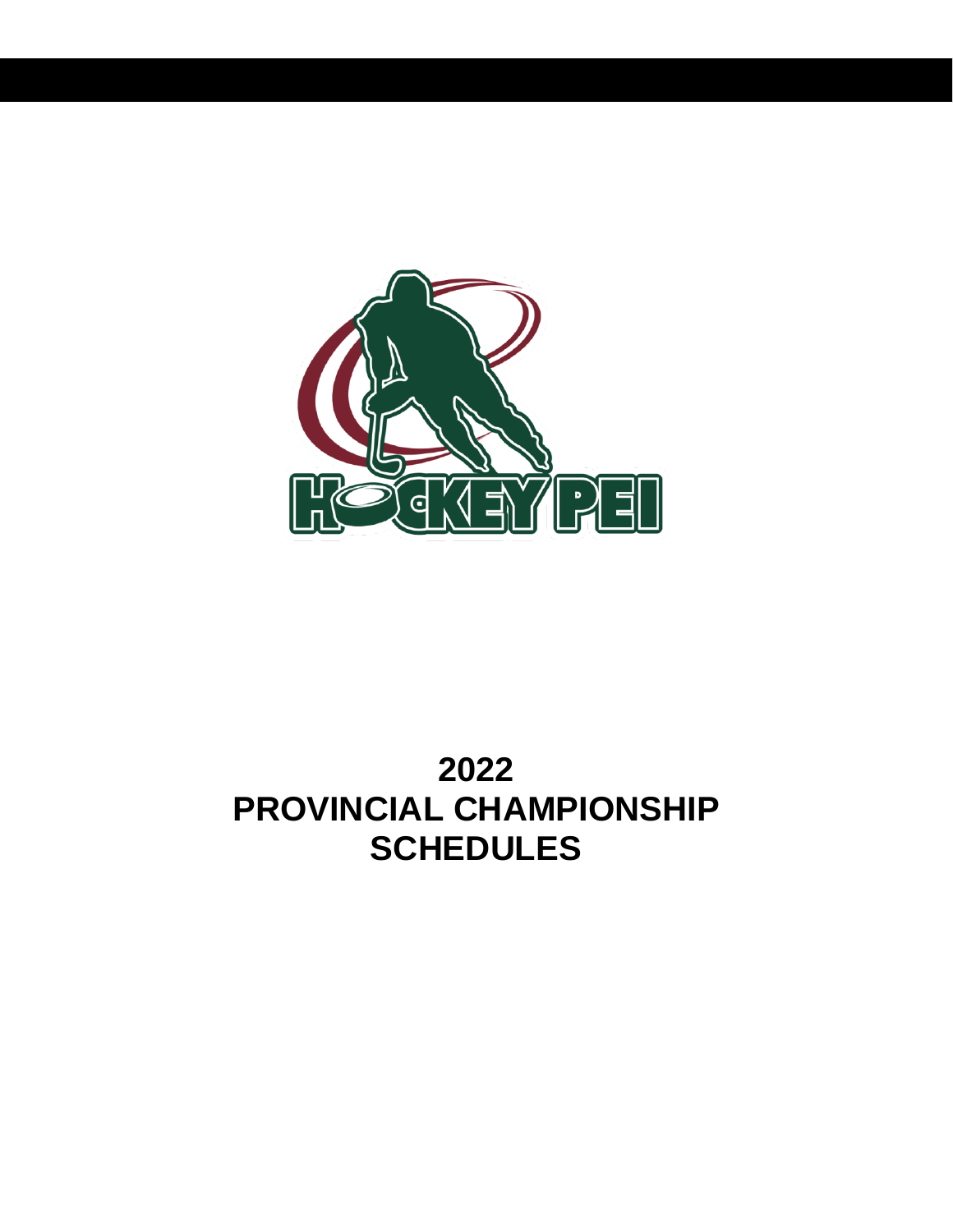# **FEMALE CHAMPIONSHIPS**

| <b>DIVISION</b>                 | <b>PAGE</b> |
|---------------------------------|-------------|
| U11 A Female Tier 1             | 3           |
| U11 A Female Tier 2             | 4           |
| U <sub>11</sub> AA Female       | 5           |
| U <sub>13</sub> A Female Tier 1 | 6           |
| U13 A Female Tier 2             | 7           |
| U <sub>13</sub> AAA Female      | 8           |
| U <sub>15</sub> A Female Tier 1 | 9           |
| U <sub>15</sub> A Female Tier 2 | 10          |
| U <sub>18</sub> A Female Tier 1 | 11          |
| U <sub>18</sub> A Female Tier 2 | 12          |

# **MALE CHAMPIONSHIPS**

| <b>DIVISION</b>     | <b>PAGE</b> |
|---------------------|-------------|
| U11 Rec (Tier 1)    | 13          |
| U11 Rec (Tier 2)    | 14          |
| U11 A Male          | 15          |
| U11 AA Male         | 16          |
| U13 A Male (Tier 1) | 17          |
| U13 A Male (Tier 2) | 18          |
| U13 AA Male         | 19          |
| U13 AAA Male        | 20          |
| U15 A Male (Tier 1) | 21          |
| U15 A Male (Tier 2) | 22          |
| U15 AA Male         | 23          |
| U18 A Male (Tier 1) | 24          |
| U18 A Male (Tier 2) | 25          |
| U18 AA Male         | 26          |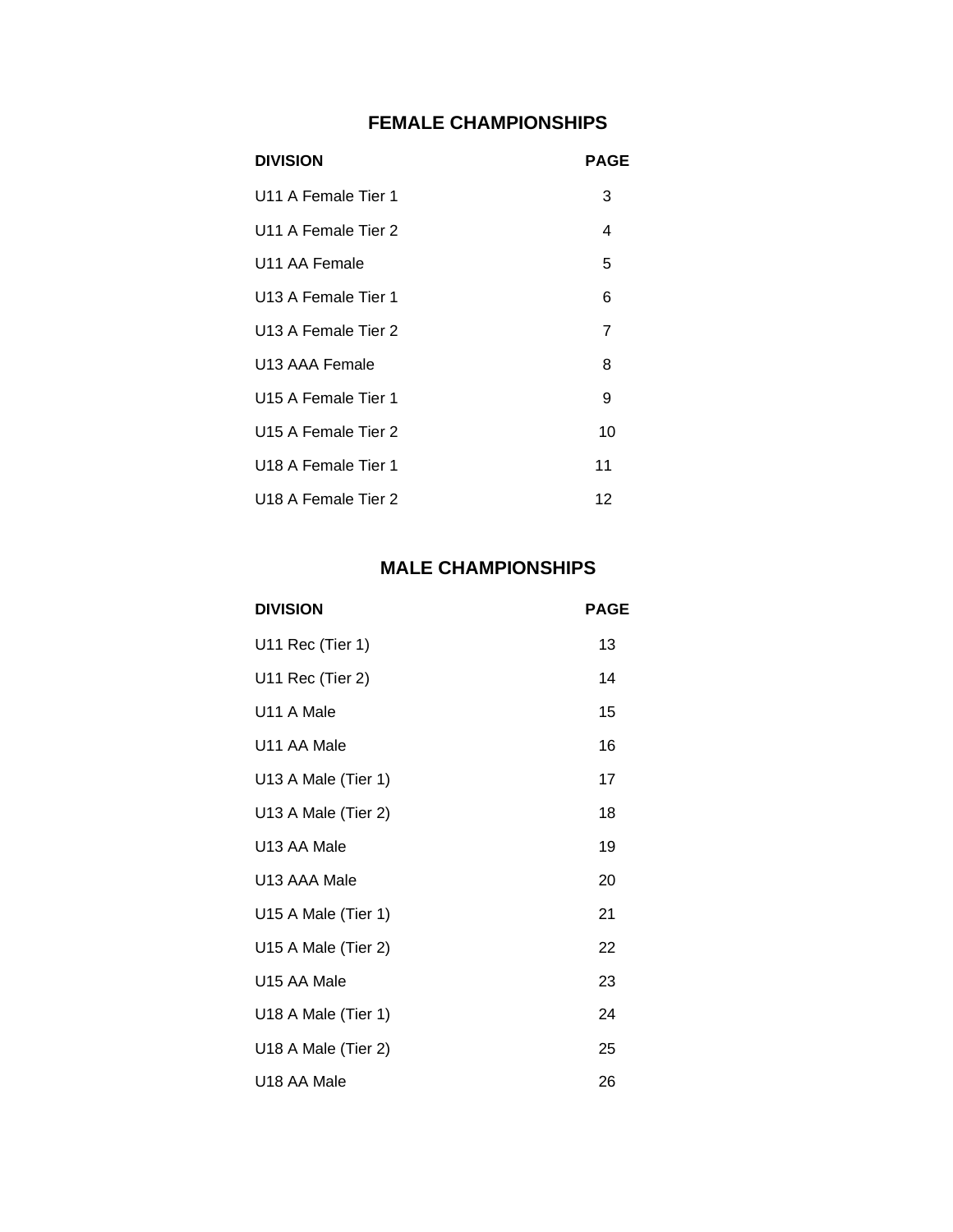# **2022 Provincial Championships Division: U11 A Female Tier 1 Location: Pownal & Montague Dates: April 14th, 16th & 18th, 2022**



| <b>Division 1</b> | <b>Division 2</b> |
|-------------------|-------------------|
| 1st               | ⊿th               |
| 2 <sub>nd</sub>   | 5 <sup>th</sup>   |
| 3rd               | 6 <sup>th</sup>   |

#### **Format #1**

| Day          | Game #         | <b>Visitor</b>                 |                    | Home                           | <b>Time</b>        | <b>Rink</b> |  |  |
|--------------|----------------|--------------------------------|--------------------|--------------------------------|--------------------|-------------|--|--|
| Thursday     |                | 5 <sup>th</sup>                | VS.                | 2 <sub>nd</sub>                | $8:00$ am          | Pownal      |  |  |
| Thursday     | $\overline{2}$ | 6 <sup>th</sup>                | VS.                | 1 <sup>st</sup>                | $8:00$ am          | Montague    |  |  |
| Thursday     | 3              | 4 <sup>th</sup>                | VS.                | 3 <sup>rd</sup>                | $8:20$ am          | Pownal      |  |  |
| Thursday     | 4              | 1st                            | VS.                | 5 <sup>th</sup>                | $2:05$ pm          | Pownal      |  |  |
| Thursday     | 5              | 3 <sup>rd</sup>                | VS.                | 6 <sup>th</sup>                | 2:05 pm            | Montague    |  |  |
| Thursday     | 6              | 2 <sub>nd</sub>                | VS.                | 4 <sup>th</sup>                | 2:25 pm            | Pownal      |  |  |
| Saturday     | 7              | 5 <sup>th</sup>                | VS.                | 3 <sup>rd</sup>                | $1:15$ pm          | Pownal      |  |  |
| Saturday     | 8              | 4 <sup>th</sup>                | VS.                | 1st                            | $2:05$ pm          | Pownal      |  |  |
| Saturday     | 9              | 6 <sup>th</sup>                | VS.                | 2 <sub>nd</sub>                | $2:05$ pm          | Montague    |  |  |
|              |                |                                | <b>Semi Finals</b> |                                |                    |             |  |  |
| Monday       | 10             | 4 <sup>th</sup> Place Finisher | VS.                | 1 <sup>st</sup> Place Finisher | $11:00$ am         | Montague    |  |  |
| Monday       | 11             | 3rd Place Finisher             | VS.                | 2 <sup>nd</sup> Place Finisher | $12:30 \text{ pm}$ | Montague    |  |  |
| Championship |                |                                |                    |                                |                    |             |  |  |
| Monday       | 12             | Winner Semi-Final #1           | VS.                | Winner Semi-Final #2           | 3:30 pm            | Montague    |  |  |

-Championship Game-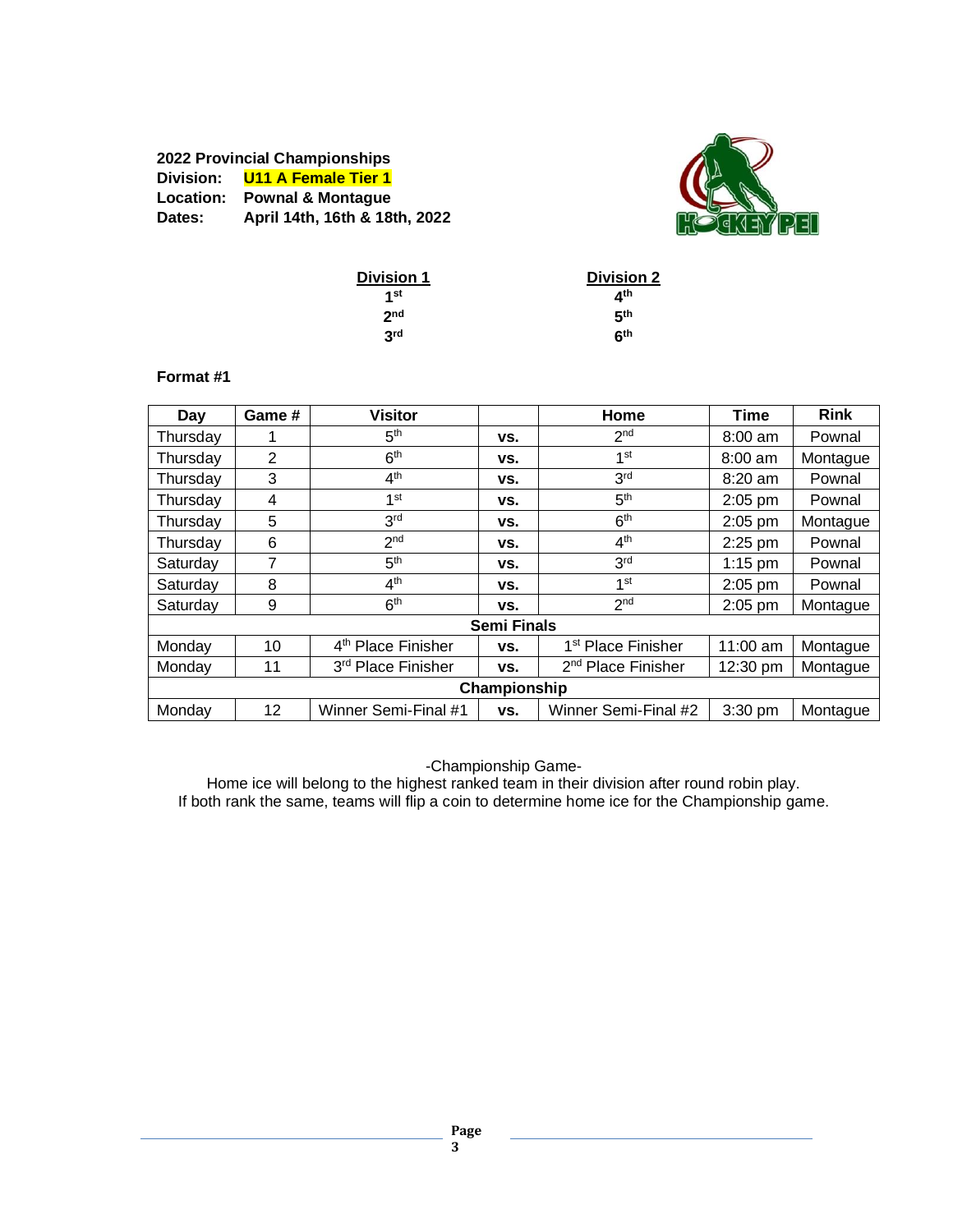**2022 Provincial Championships Division: U11 A Female Tier 2 Location: Pownal & Montague Dates: April 14th, 16th & 18th, 2022**



# **Format #5**

| Day                      | Game # | <b>Visitor</b>                 |                    | Home                           | <b>Time</b> | <b>Rink</b> |
|--------------------------|--------|--------------------------------|--------------------|--------------------------------|-------------|-------------|
| Thursday                 |        | 3 <sup>rd</sup>                | VS.                | 1st                            | $10:40$ am  | Pownal      |
| Thursday                 | 2      | 4 <sup>th</sup>                | VS.                | 2 <sub>nd</sub>                | 12:05 pm    | Pownal      |
| Saturday                 | 3      | 4 <sup>th</sup>                | vs.                | 3 <sup>rd</sup>                | $10:20$ am  | Pownal      |
| Saturday                 | 4      | 2 <sub>nd</sub>                | VS.                | 1 <sup>st</sup>                | $8:00$ am   | Montague    |
| Saturday                 | 5      | 3 <sup>rd</sup>                | VS.                | 2 <sub>nd</sub>                | $3:35$ pm   | Pownal      |
| Saturday                 | 6      | 1 <sup>st</sup>                | VS.                | 4 <sup>th</sup>                | $4:25$ pm   | Pownal      |
|                          |        |                                | <b>Semi Finals</b> |                                |             |             |
| Monday                   | 7      | 4 <sup>th</sup> Place Finisher | VS.                | 1 <sup>st</sup> Place Finisher | $8:00$ am   | Montague    |
| Monday                   | 8      | 3rd Place Finisher             | VS.                | 2 <sup>nd</sup> Place Finisher | $9:30$ am   | Montague    |
| <b>Championship Game</b> |        |                                |                    |                                |             |             |
| Monday                   | 9      | <b>Winner Semi-Final</b><br>#1 | VS.                | <b>Winner Semi-Final</b><br>#2 | $2:00$ pm   | Montague    |

-Championship Game-

The highest ranked team after round robin play will be the home team for Championship game.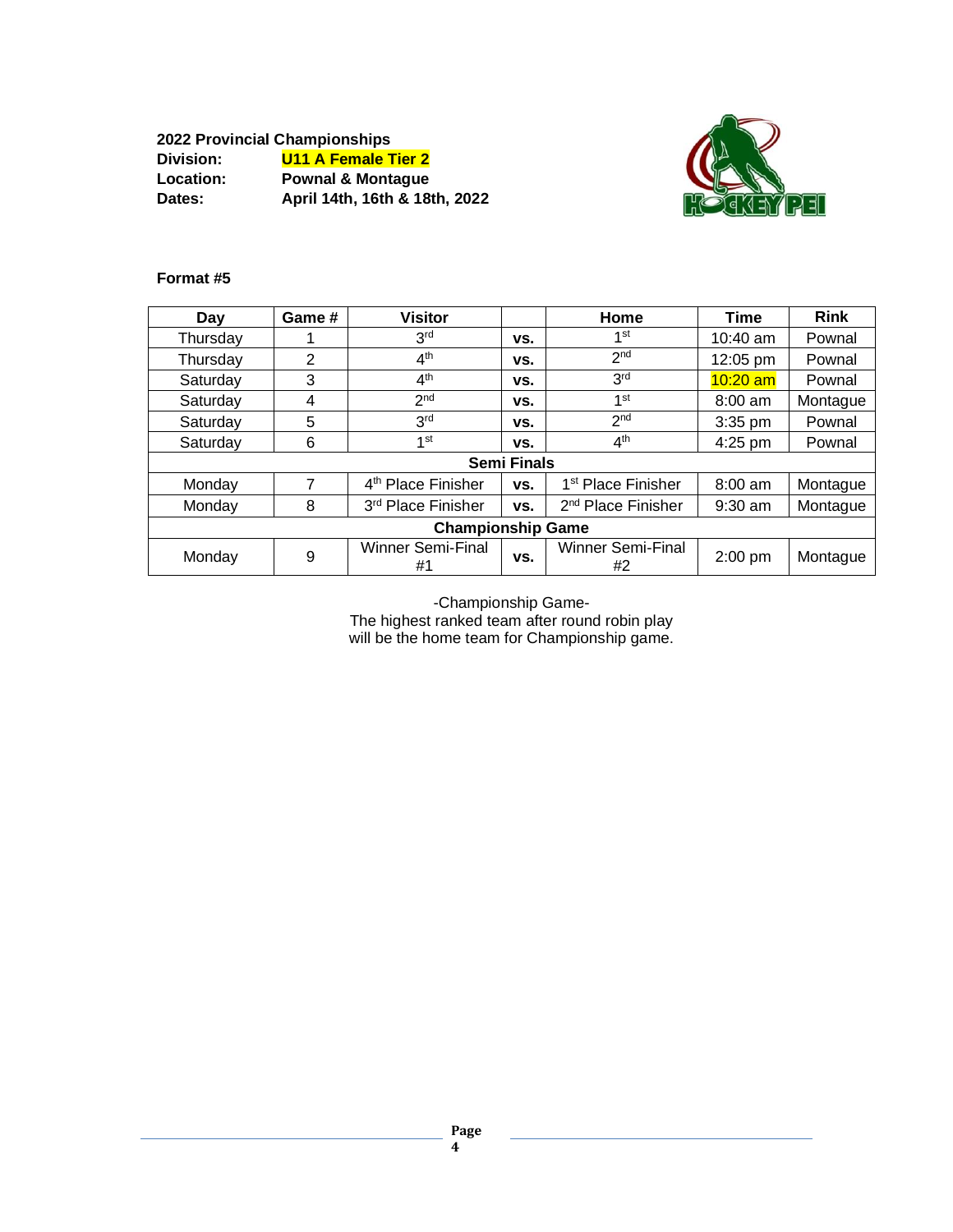**2022 Provincial Championships Division: U11 AA Female Location: Pownal & Montague Dates: April 14th, 16th & 18th, 2022**



# **Format #5**

| Day                      | Game # | <b>Visitor</b>                 |                    | Home                           | <b>Time</b> | <b>Rink</b> |
|--------------------------|--------|--------------------------------|--------------------|--------------------------------|-------------|-------------|
| Thursday                 |        | 3 <sup>rd</sup>                | VS.                | 1st                            | $3:15$ pm   | Pownal      |
| Thursday                 | 2      | 4 <sup>th</sup>                | VS.                | 2 <sub>nd</sub>                | 3:15 pm     | Montague    |
| Saturday                 | 3      | 4 <sup>th</sup>                | VS.                | 3 <sup>rd</sup>                | $9:30$ am   | Pownal      |
| Saturday                 | 4      | 2 <sub>nd</sub>                | VS.                | 1 <sup>st</sup>                | $8:00$ am   | Pownal      |
| Saturday                 | 5      | 3 <sup>rd</sup>                | VS.                | 2 <sub>nd</sub>                | 4:25 pm     | Montague    |
| Saturday                 | 6      | 1 <sup>st</sup>                | VS.                | 4 <sup>th</sup>                | 5:35 pm     | Pownal      |
|                          |        |                                | <b>Semi Finals</b> |                                |             |             |
| Monday                   | 7      | 4 <sup>th</sup> Place Finisher | VS.                | 1 <sup>st</sup> Place Finisher | $11:00$ am  | Pownal      |
| Monday                   | 8      | 3rd Place Finisher             | VS.                | 2 <sup>nd</sup> Place Finisher | $11:20$ am  | Pownal      |
| <b>Championship Game</b> |        |                                |                    |                                |             |             |
| Monday                   | 9      | <b>Winner Semi-Final</b><br>#1 | VS.                | <b>Winner Semi-Final</b><br>#2 | $3:30$ pm   | Pownal      |

-Championship Game-

The highest ranked team after round robin play will be the home team for Championship game.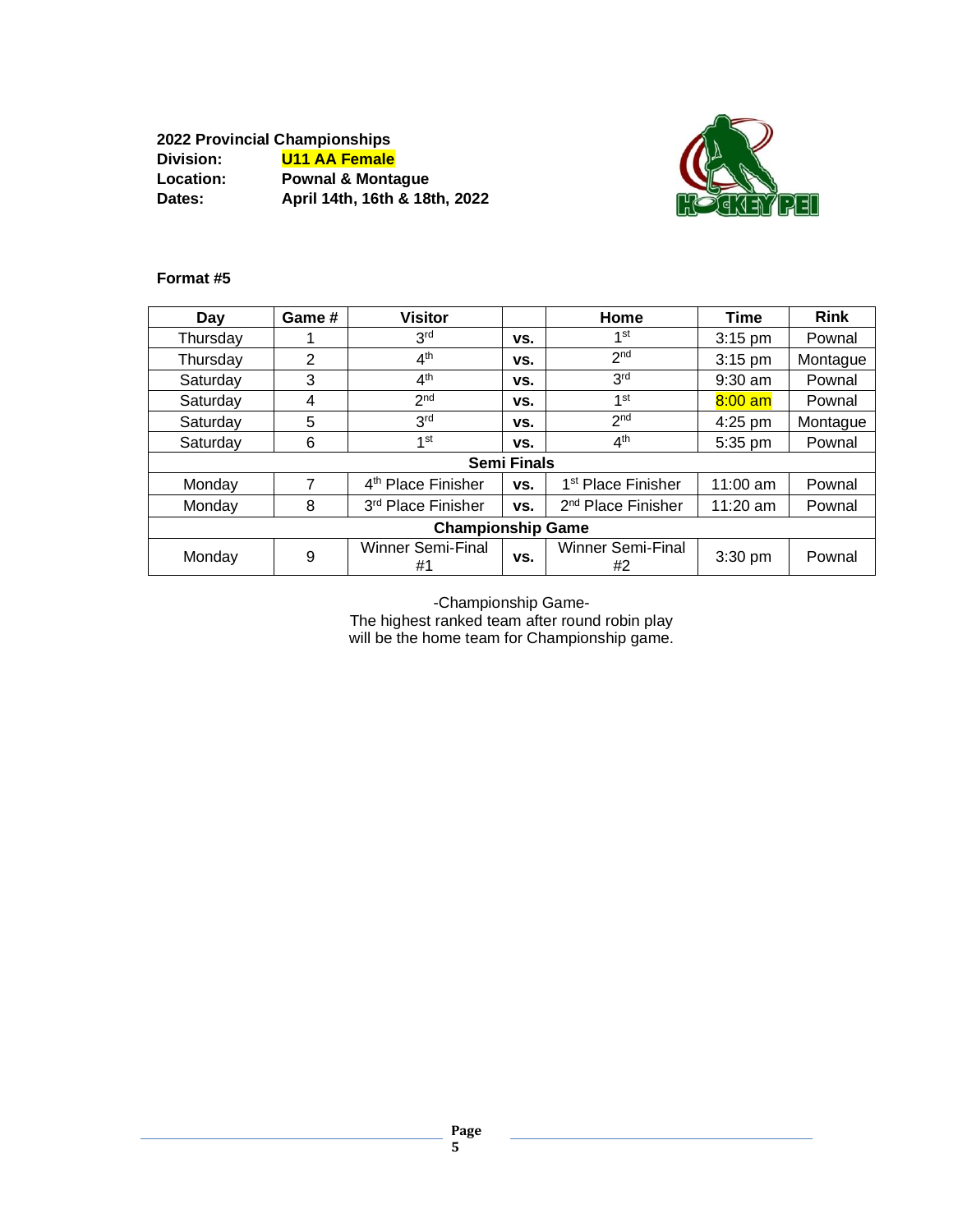# **2022 Provincial Championships Division: U13 A Female Tier 1 Location: Pownal & Montague Dates: April 14th, 16th & 18th, 2022**



| <b>East Tier 1</b> | <b>West Tier 1</b> |
|--------------------|--------------------|
| 1st                | 1st                |
| 2 <sub>nd</sub>    | 2 <sub>nd</sub>    |
| 3 <sup>rd</sup>    | 3 <sup>rd</sup>    |

#### **Format #1**

| Day          | Game # | <b>Visitor</b>                 |                    | Home                           | Time      | <b>Rink</b> |  |
|--------------|--------|--------------------------------|--------------------|--------------------------------|-----------|-------------|--|
| Thursday     | 1      | 2 <sup>nd</sup> West           | VS.                | 2 <sup>nd</sup> East           | $9:10$ am | Pownal      |  |
| Thursday     | 2      | 3rd West                       | VS.                | 1 <sup>st</sup> East           | $9:10$ am | Montague    |  |
| Thursday     | 3      | 3 <sup>rd</sup> East           | VS.                | 1 <sup>st</sup> West           | $9:30$ am | Pownal      |  |
| Thursday     | 4      | 1 <sup>st</sup> East           | VS.                | 2 <sup>nd</sup> West           | 4:45 pm   | Pownal      |  |
| Thursday     | 5      | 3 <sup>rd</sup> East           | VS.                | 3 <sup>rd</sup> West           | 5:55 pm   | Pownal      |  |
| Thursday     | 6      | 2 <sup>nd</sup> East           | VS.                | 1 <sup>st</sup> West           | 7:00 pm   | Pownal      |  |
| Saturday     | 7      | 3 <sup>rd</sup> East           | VS.                | 2 <sup>nd</sup> West           | $2:25$ pm | Pownal      |  |
| Saturday     | 8      | 1 <sup>st</sup> West           | VS.                | 1 <sup>st</sup> East           | $3:15$ pm | Pownal      |  |
| Saturday     | 9      | 3rd West                       | VS.                | $2^{nd}$ East                  | $3:15$ pm | Montague    |  |
|              |        |                                | <b>Semi Finals</b> |                                |           |             |  |
| Monday       | 10     | 4 <sup>th</sup> Place Finisher | VS.                | 1 <sup>st</sup> Place Finisher | $9:30$ am | Pownal      |  |
| Monday       | 11     | 3 <sup>rd</sup> Place Finisher | VS.                | 2 <sup>nd</sup> Place Finisher | $9:50$ am | Pownal      |  |
| Championship |        |                                |                    |                                |           |             |  |
| Monday       | 12     | Winner Semi-Final #1           | VS.                | Winner Semi-Final #2           | 2:00 pm   | Pownal      |  |

-Championship Game-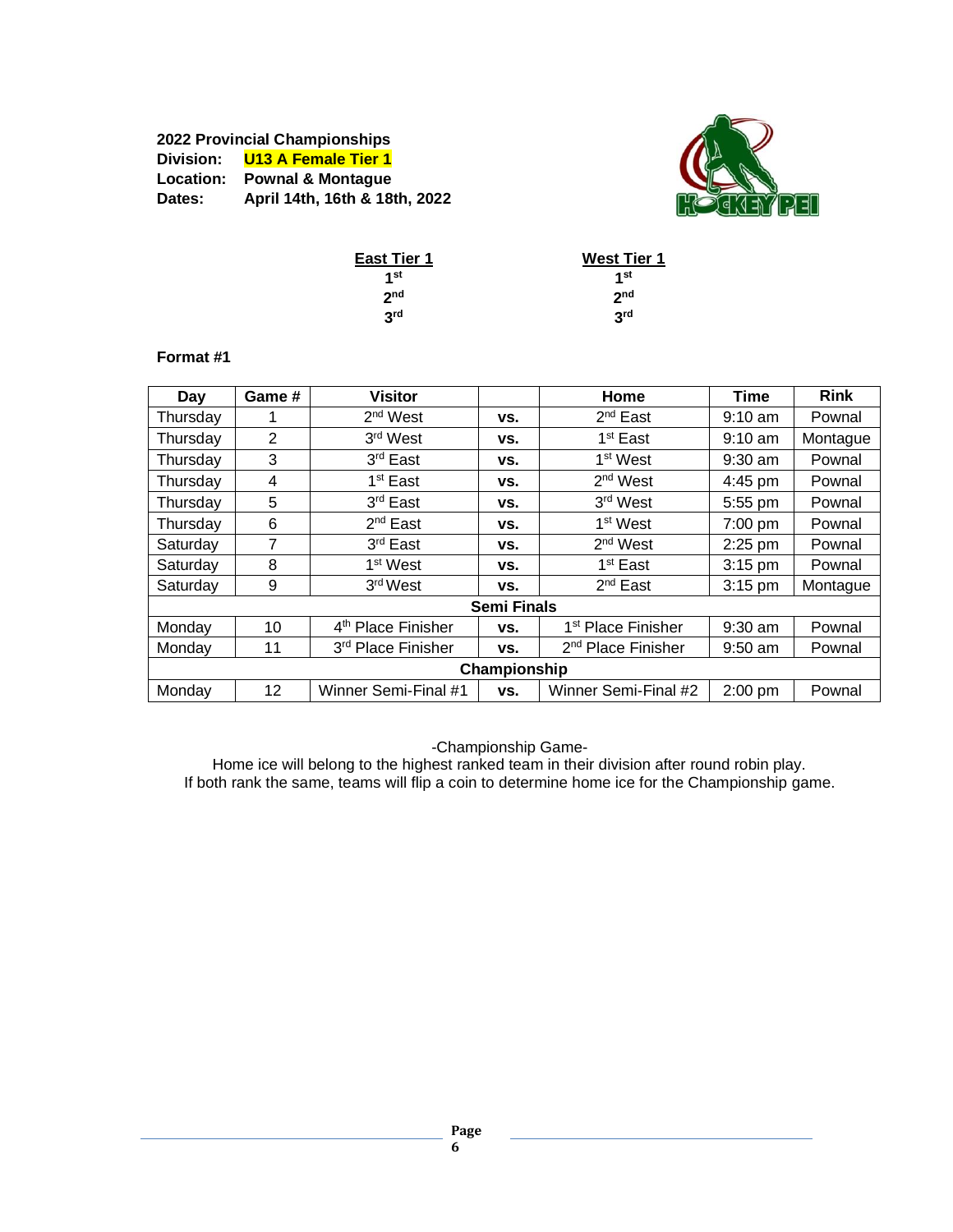# **2022 Provincial Championships Division: U13 A Female Tier 2 Location: Pownal & Montague Dates: April 14th, 16th & 18th, 2022**



| <b>West Tier 2</b> |
|--------------------|
| ⊿th                |
| 5th                |
| հ <sup>th</sup>    |
|                    |

#### **Format #1**

| Day          | Game # | <b>Visitor</b>                 |                    | Home                           | <b>Time</b>       | <b>Rink</b> |  |
|--------------|--------|--------------------------------|--------------------|--------------------------------|-------------------|-------------|--|
| Thursday     |        | 5 <sup>th</sup> West           | VS.                | $5th$ East                     | $3:35$ pm         | Pownal      |  |
| Thursday     | 2      | 6 <sup>th</sup> West           | VS.                | $4th$ East                     | 4:25 pm           | Pownal      |  |
| Thursday     | 3      | 6 <sup>th</sup> East           | VS.                | 4 <sup>th</sup> West           | 4:25 pm           | Montague    |  |
| Saturday     | 4      | 4 <sup>th</sup> East           | VS.                | 5 <sup>th</sup> West           | $8:20$ am         | Pownal      |  |
| Saturday     | 5      | 6 <sup>th</sup> East           | VS.                | 6 <sup>th</sup> West           | $9:10 \text{ am}$ | Pownal      |  |
| Saturday     | 6      | 5th East                       | VS.                | 4 <sup>th</sup> West           | $9:10$ am         | Montague    |  |
| Saturday     | 7      | 6 <sup>th</sup> East           | VS.                | 5 <sup>th</sup> West           | 4:45 pm           | Pownal      |  |
| Saturday     | 8      | 4 <sup>th</sup> West           | VS.                | 4 <sup>th</sup> East           | 5:35 pm           | Montague    |  |
| Saturday     | 9      | 6 <sup>th</sup> West           | VS.                | $5th$ East                     | 5:55 pm           | Pownal      |  |
|              |        |                                | <b>Semi Finals</b> |                                |                   |             |  |
| Monday       | 10     | 4 <sup>th</sup> Place Finisher | VS.                | 1 <sup>st</sup> Place Finisher | $8:00$ am         | Pownal      |  |
| Monday       | 11     | 3rd Place Finisher             | VS.                | 2 <sup>nd</sup> Place Finisher | $8:20$ am         | Pownal      |  |
| Championship |        |                                |                    |                                |                   |             |  |
| Monday       | 12     | Winner Semi-Final #1           | VS.                | Winner Semi-Final #2           | 12:50 pm          | Pownal      |  |

-Championship Game-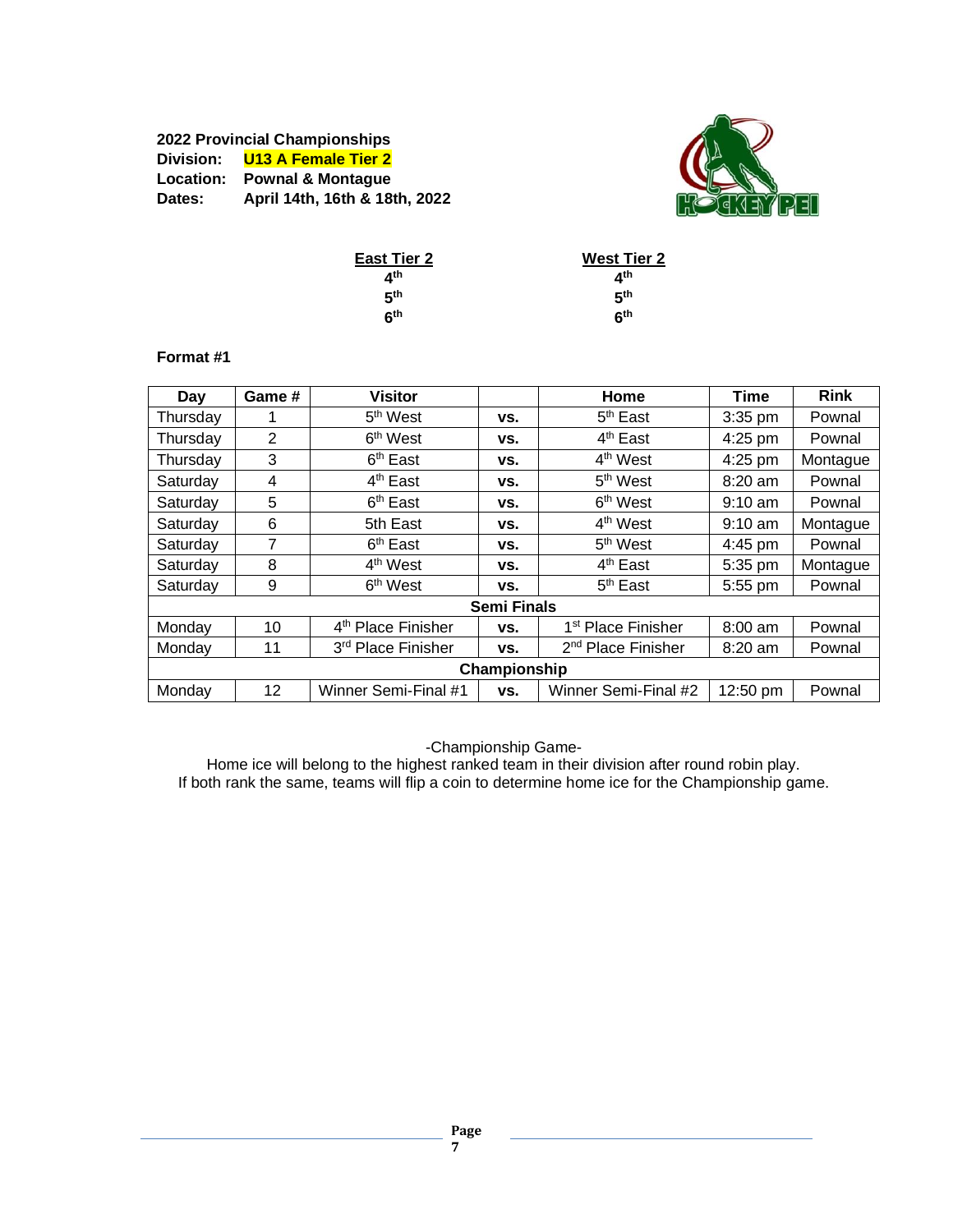**2022 Provincial Championships Division: U13 AAA Female Location: Pownal & Montague Dates: April 14th, 16th & 18th, 2022**



# **Format #5**

| Day                      | Game # | <b>Visitor</b>                 |                    | Home                           | Time       | <b>Rink</b> |
|--------------------------|--------|--------------------------------|--------------------|--------------------------------|------------|-------------|
| Thursday                 |        | 3 <sup>rd</sup>                | VS.                | 1st                            | $10:20$ am | Pownal      |
| Thursday                 | 2      | 4 <sup>th</sup>                | VS.                | 2 <sub>nd</sub>                | $10:20$ am | Montague    |
| Thursday                 | 3      | 4 <sup>th</sup>                | VS.                | 3 <sup>rd</sup>                | 5:35 pm    | Pownal      |
| Thursday                 | 4      | 2 <sub>nd</sub>                | VS.                | 1 <sup>st</sup>                | 5:35 pm    | Montague    |
| Saturday                 | 5      | 3 <sup>rd</sup>                | VS.                | 2 <sub>nd</sub>                | $11:30$ am | Pownal      |
| Saturday                 | 6      | 1 <sup>st</sup>                | VS.                | 4 <sup>th</sup>                | $11:30$ am | Montague    |
|                          |        |                                | <b>Semi Finals</b> |                                |            |             |
| Saturday                 | 7      | 4 <sup>th</sup> Place Finisher | VS.                | 1 <sup>st</sup> Place Finisher | 6:45 pm    | Pownal      |
| Saturday                 | 8      | 3rd Place Finisher             | VS.                | 2 <sup>nd</sup> Place Finisher | 6:45 pm    | Montague    |
| <b>Championship Game</b> |        |                                |                    |                                |            |             |
| Monday                   | 9      | <b>Winner Semi-Final</b><br>#1 | VS.                | <b>Winner Semi-Final</b><br>#2 | 6:30 pm    | Pownal      |

-Championship Game-

The highest ranked team after round robin play will be the home team for Championship game.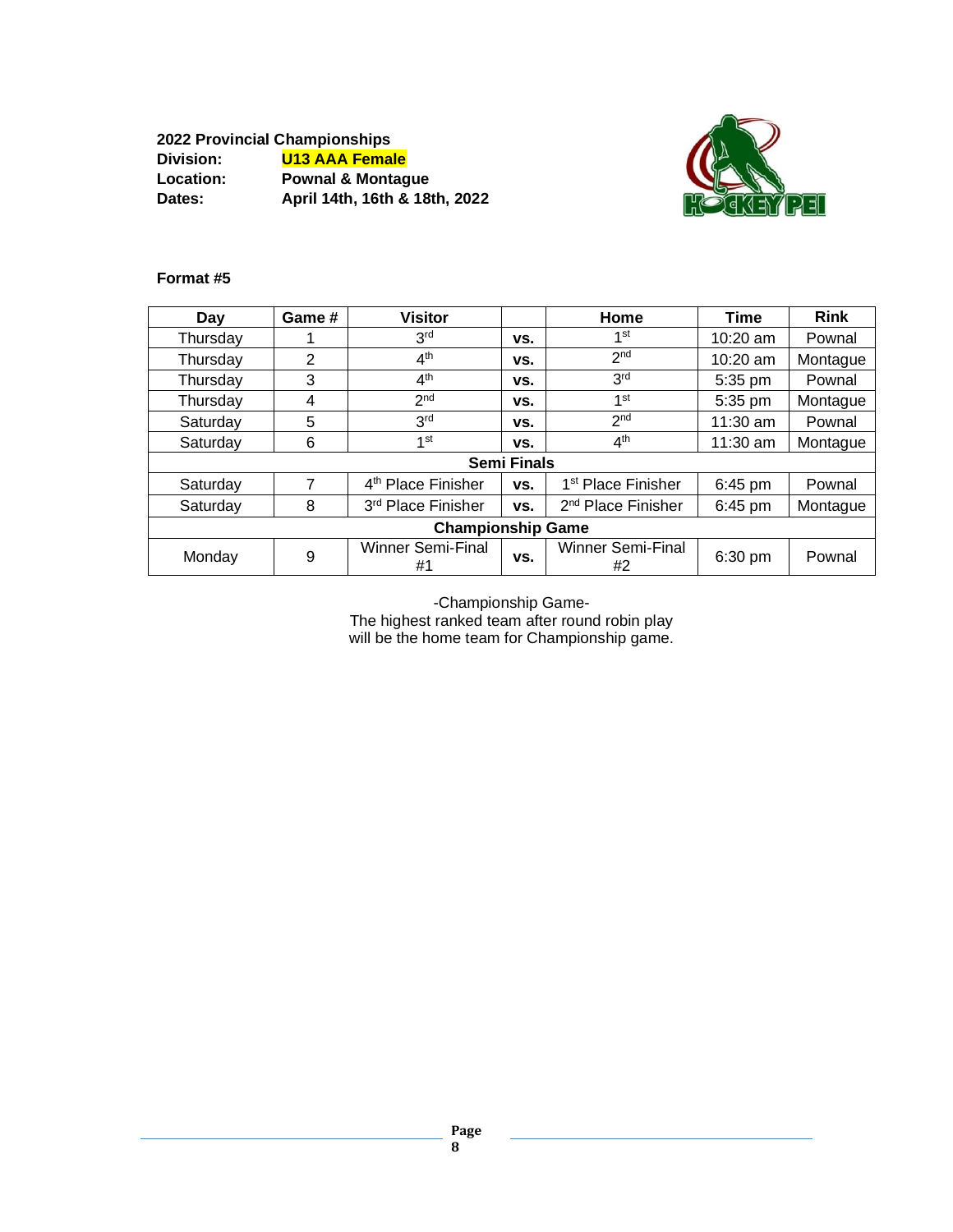**2022 Provincial Championships Division: U15 A Female Tier 1 Location: Pownal & Montague Dates: April 14th, 16th & 18th, 2022**



# **Format #5**

| Day                      | Game # | <b>Visitor</b>                 |                    | Home                           | Time      | <b>Rink</b> |
|--------------------------|--------|--------------------------------|--------------------|--------------------------------|-----------|-------------|
| Thursday                 |        | 3 <sup>rd</sup>                | VS.                | 1st                            | 12:55 pm  | Pownal      |
| Thursday                 | 2      | 4 <sup>th</sup>                | VS.                | 2 <sub>nd</sub>                | 12:55 pm  | Montague    |
| Thursday                 | 3      | 4 <sup>th</sup>                | VS.                | 3 <sup>rd</sup>                | 8:10 pm   | Montague    |
| Thursday                 | 4      | 2 <sub>nd</sub>                | VS.                | 1 <sup>st</sup>                | $8:30$ pm | Pownal      |
| Saturday                 | 5      | 3 <sup>rd</sup>                | VS.                | 2 <sub>nd</sub>                | 12:55 pm  | Montague    |
| Saturday                 | 6      | 1 <sup>st</sup>                | VS.                | 4 <sup>th</sup>                | 12:55 pm  | Pownal      |
|                          |        |                                | <b>Semi Finals</b> |                                |           |             |
| Saturday                 | 7      | 4 <sup>th</sup> Place Finisher | VS.                | 1 <sup>st</sup> Place Finisher | 7:05 pm   | Pownal      |
| Saturday                 | 8      | 3rd Place Finisher             | VS.                | 2 <sup>nd</sup> Place Finisher | 8:10 pm   | Montague    |
| <b>Championship Game</b> |        |                                |                    |                                |           |             |
| Monday                   | 9      | <b>Winner Semi-Final</b><br>#1 | VS.                | <b>Winner Semi-Final</b><br>#2 | 5:00 pm   | Pownal      |

-Championship Game-

The highest ranked team after round robin play will be the home team for Championship game.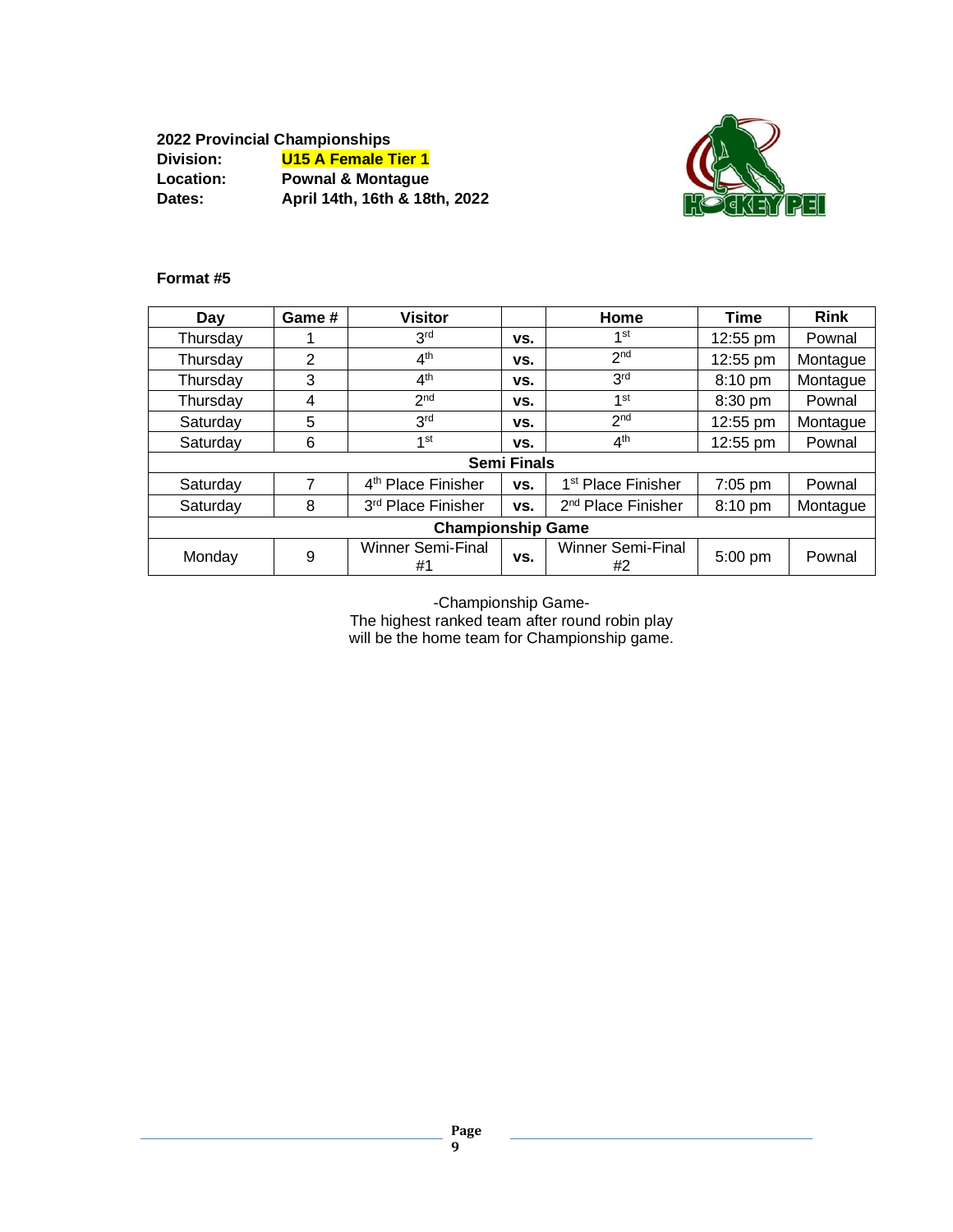# **2022 Provincial Championships Division: U15 A Female Tier 2 Location: Pownal & Montague Dates: April 14th, 16th & 18th, 2022**



| <b>Division 1</b> | <b>Division 2</b> |
|-------------------|-------------------|
| 1st               | ⊿th               |
| 2 <sub>nd</sub>   | 5 <sup>th</sup>   |
| 3 <sup>rd</sup>   | 6 <sup>th</sup>   |

#### **Format #1**

| Day      | Game #         | <b>Visitor</b>                 |                    | Home                           | <b>Time</b>       | <b>Rink</b> |
|----------|----------------|--------------------------------|--------------------|--------------------------------|-------------------|-------------|
| Thursday |                | 5 <sup>th</sup>                | VS.                | 2 <sub>nd</sub>                | 11:45 pm          | Pownal      |
| Thursday | $\overline{2}$ | 6 <sup>th</sup>                | VS.                | 1 <sup>st</sup>                | 11:45 pm          | Montague    |
| Thursday | 3              | 4 <sup>th</sup>                | VS.                | 3 <sup>rd</sup>                | $1:15$ pm         | Pownal      |
| Thursday | 4              | 1 st                           | VS.                | 5 <sup>th</sup>                | 7:00 pm           | Montague    |
| Thursday | 5              | 3 <sup>rd</sup>                | VS.                | 6 <sup>th</sup>                | 7:20 pm           | Pownal      |
| Thursday | 6              | 2 <sub>nd</sub>                | VS.                | 4 <sup>th</sup>                | 8:10 pm           | Pownal      |
| Saturdav | 7              | 5 <sup>th</sup>                | VS.                | 3 <sup>rd</sup>                | $11:50$ am        | Pownal      |
| Saturday | 8              | 4 <sup>th</sup>                | VS.                | 1 <sup>st</sup>                | $10:40$ am        | Pownal      |
| Saturday | 9              | 6 <sup>th</sup>                | VS.                | 2 <sub>nd</sub>                | $10:20$ am        | Montague    |
|          |                |                                | <b>Semi Finals</b> |                                |                   |             |
| Saturday | 10             | 4 <sup>th</sup> Place Finisher | VS.                | 1 <sup>st</sup> Place Finisher | $8:10 \text{ pm}$ | Montague    |
| Saturday | 11             | 3rd Place Finisher             | VS.                | 2 <sup>nd</sup> Place Finisher | $8:20 \text{ pm}$ | Pownal      |
|          |                |                                | Championship       |                                |                   |             |
| Monday   | 12             | Winner Semi-Final #1           | VS.                | Winner Semi-Final #2           | 12:30 pm          | Pownal      |

-Championship Game-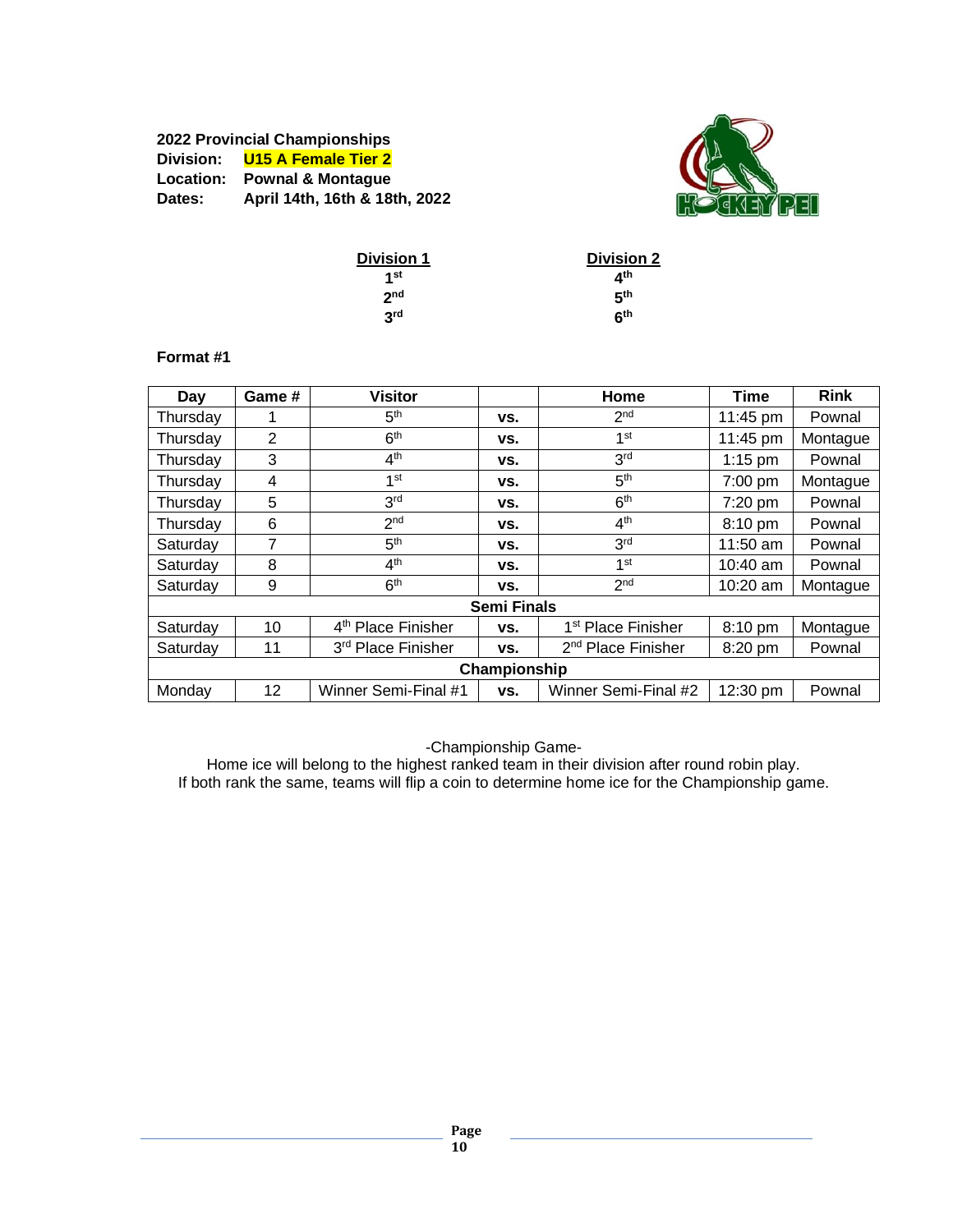| 2022 Provincial Championships |                               |
|-------------------------------|-------------------------------|
| Division:                     | <b>U18 A Female Tier 1</b>    |
| Location:                     | Crapaud                       |
| Dates:                        | April 14th, 16th & 18th, 2022 |



| <b>Division 1</b> | <b>Division 2</b>        |
|-------------------|--------------------------|
| 1 <sub>st</sub>   | $\mathbf{A}^{\text{th}}$ |
| 2 <sub>nd</sub>   | 5 <sup>th</sup>          |
| 3rd               | <b>հ</b> th              |

#### **Format #1**

| Day      | Game # | <b>Visitor</b>           |     | Home                  | <b>Time</b>       |
|----------|--------|--------------------------|-----|-----------------------|-------------------|
| Thursday |        | 5 <sup>th</sup>          | VS. | 2 <sub>nd</sub>       | $8:00$ am         |
| Thursday | 2      | 6 <sup>th</sup>          | VS. | 1 <sup>st</sup>       | $9:10$ am         |
| Thursday | 3      | 4 <sup>th</sup>          | VS. | 3 <sup>rd</sup>       | 10:20 am          |
| Thursday | 4      | 1 <sup>st</sup>          | VS. | 5 <sup>th</sup>       | $3:00$ pm         |
| Thursday | 5      | 3 <sup>rd</sup>          | VS. | 6 <sup>th</sup>       | $4:10 \text{ pm}$ |
| Thursday | 6      | 2 <sub>nd</sub>          | VS. | 4 <sup>th</sup>       | 5:20 pm           |
| Saturday | 7      | 5 <sup>th</sup>          | VS. | 3 <sup>rd</sup>       | 12:40 pm          |
| Saturday | 8      | 4 <sup>th</sup>          | VS. | 1 <sup>st</sup>       | 1:50 pm           |
| Saturday | 9      | 6 <sup>th</sup>          | VS. | 2 <sub>nd</sub>       | $3:00$ pm         |
|          |        | <b>Semi Finals</b>       |     |                       |                   |
| Monday   | 10     | 4 <sup>th</sup> Place    | VS. | 1 <sup>st</sup> Place | $9:10$ am         |
| Monday   | 11     | 3rd Place                | VS. | $2nd$ Place           | $10:20$ am        |
|          |        | <b>Championship Game</b> |     |                       |                   |
| Monday   | 12     | Winner Semi-Final #1     | VS. | Winner Semi-Final #2  | $1:50$ pm         |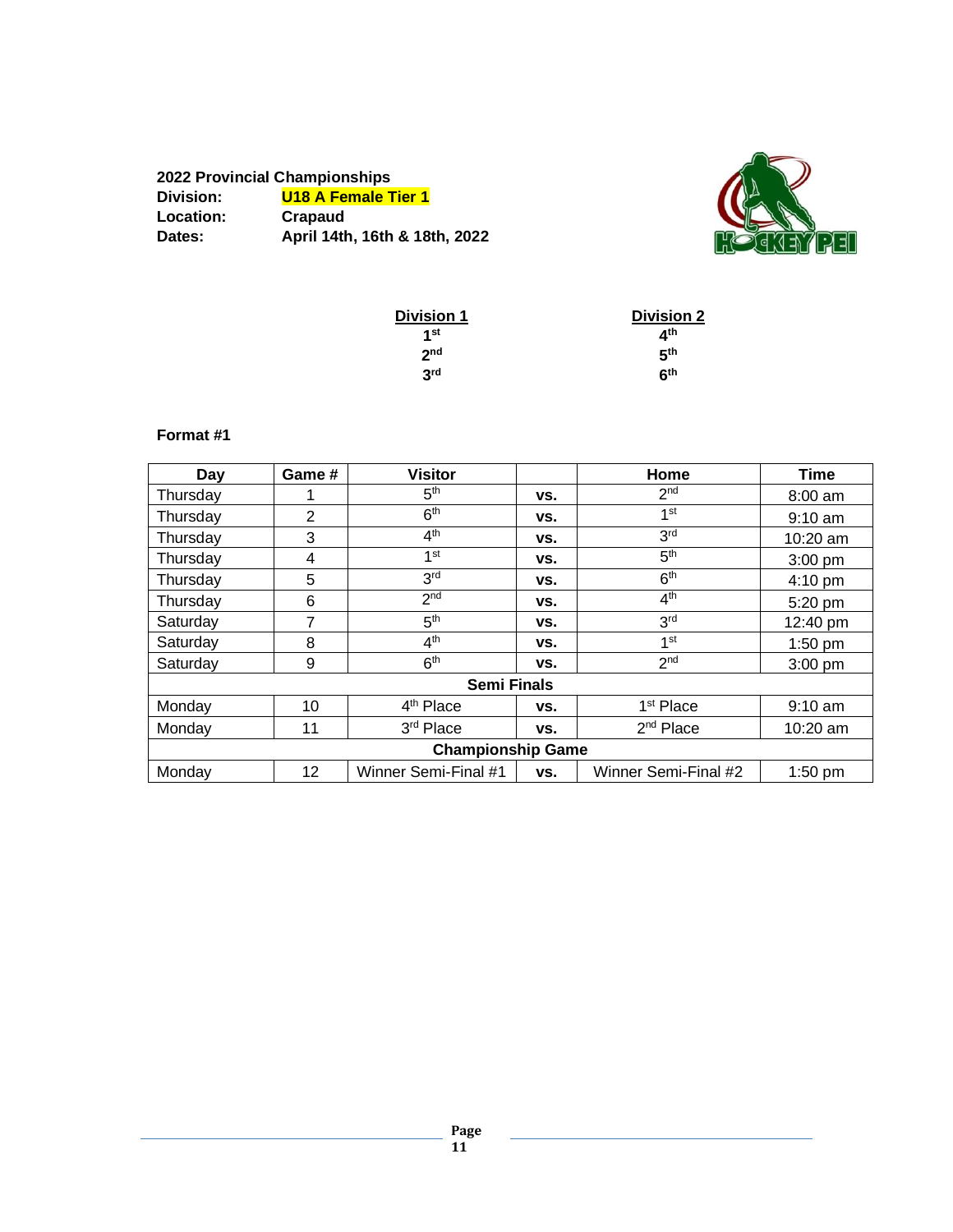| 2022 Provincial Championships |                               |  |  |  |
|-------------------------------|-------------------------------|--|--|--|
| Division:                     | <b>U18 A Female Tier 2</b>    |  |  |  |
| Location:                     | Crapaud                       |  |  |  |
| Dates:                        | April 14th, 16th & 18th, 2022 |  |  |  |



| <b>Division 1</b> | <b>Division 2</b> |
|-------------------|-------------------|
| 1 <sub>st</sub>   | ⊿th               |
| 2 <sub>nd</sub>   | 5 <sup>th</sup>   |
| 3rd               | <b>հ</b> th       |

# **Format #1**

| Day      | Game # | <b>Visitor</b>           |     | Home                  | Time       |
|----------|--------|--------------------------|-----|-----------------------|------------|
| Thursday |        | 5 <sup>th</sup>          | VS. | 2 <sub>nd</sub>       | 11:30 am   |
| Thursday | 2      | 6 <sup>th</sup>          | VS. | 1 <sup>st</sup>       | 12:40 pm   |
| Thursday | 3      | 4 <sup>th</sup>          | VS. | 3 <sup>rd</sup>       | $1:50$ pm  |
| Thursday | 4      | 1st                      | VS. | 5 <sup>th</sup>       | 6:30 pm    |
| Thursday | 5      | 3 <sup>rd</sup>          | VS. | 6 <sup>th</sup>       | 7:40 pm    |
| Thursday | 6      | 2 <sub>nd</sub>          | VS. | 4 <sup>th</sup>       | 8:50 pm    |
| Saturday | 7      | 5 <sup>th</sup>          | VS. | 3 <sup>rd</sup>       | $9:10$ am  |
| Saturday | 8      | 4 <sup>th</sup>          | VS. | 1st                   | 10:20 am   |
| Saturday | 9      | 6 <sup>th</sup>          | VS. | 2 <sub>nd</sub>       | 11:30 am   |
|          |        | <b>Semi Finals</b>       |     |                       |            |
| Monday   | 10     | 4 <sup>th</sup> Place    | VS. | 1 <sup>st</sup> Place | $11:30$ am |
| Monday   | 11     | 3rd Place                | VS. | $2nd$ Place           | 12:40 pm   |
|          |        | <b>Championship Game</b> |     |                       |            |
| Monday   | 12     | Winner Semi-Final #1     | VS. | Winner Semi-Final #2  | $4:10$ pm  |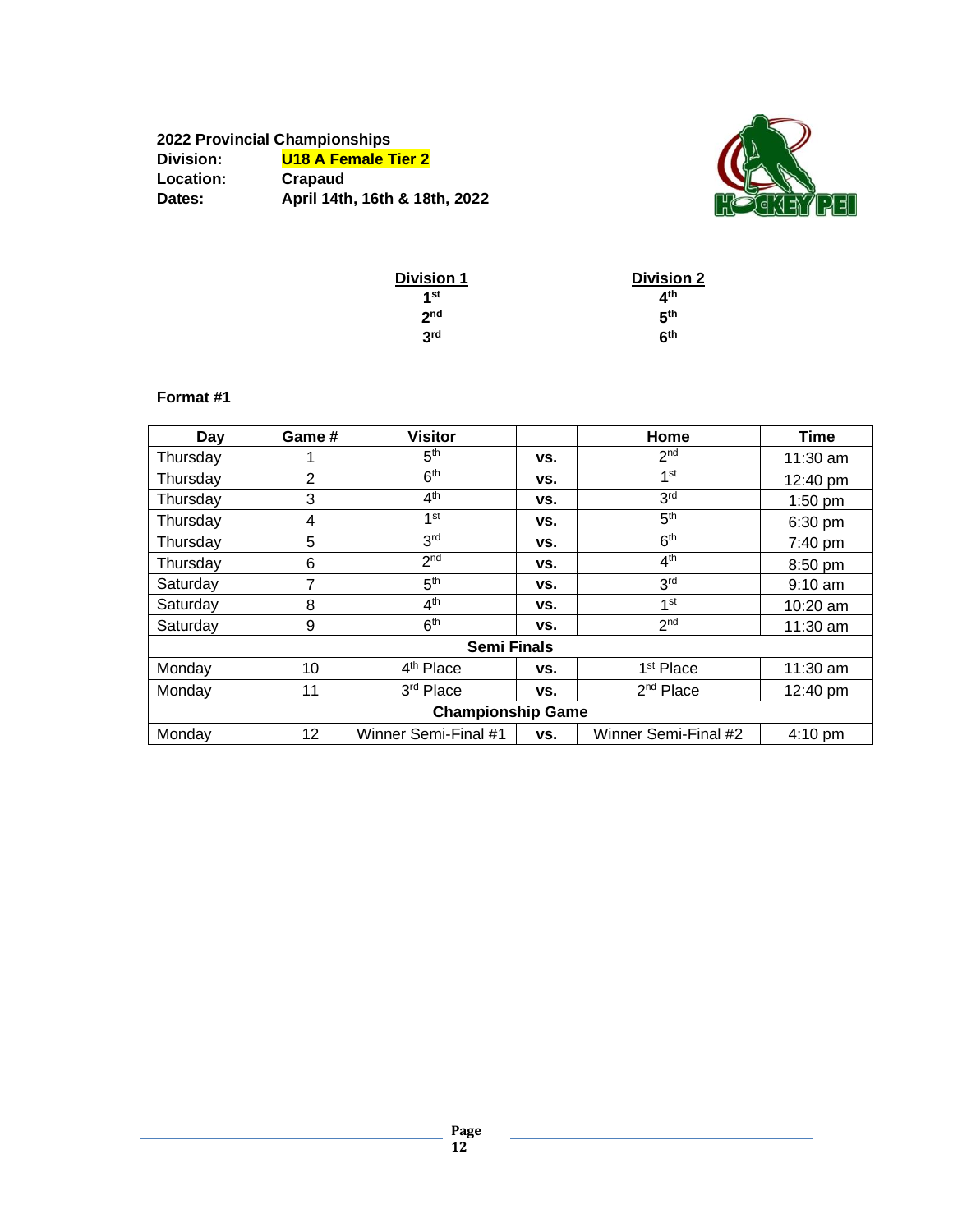# **2022 Provincial Championships Division: U11 Rec – Tier 1 Location: Pownal Dates: April 22 nd - 24 th, 2022**



| <b>Division 1</b>    | <b>Division 2</b>    |
|----------------------|----------------------|
| 1 <sup>st</sup> East | 1 <sup>st</sup> West |
| $2nd$ West           | $2nd$ East           |
| $3rd$ East           | 3 <sup>rd</sup> West |
| 4 <sup>th</sup> West | 4 <sup>th</sup> East |
|                      |                      |

#### **Format #3**

| Day                      | Game #         | <b>Visitor</b>               |                    | Home                         | Time               |
|--------------------------|----------------|------------------------------|--------------------|------------------------------|--------------------|
| Friday                   |                | 4 <sup>th</sup> West         | VS.                | 3rd East                     | $4:00$ pm          |
| Friday                   | 2              | 2 <sup>nd</sup> West         | VS.                | 1 <sup>st</sup> East         | 4:20 pm            |
| Friday                   | 3              | 2 <sup>nd</sup> East         | VS.                | 1 <sup>st</sup> West         | 5:10 pm            |
| Friday                   | 4              | 4 <sup>th</sup> East         | VS.                | 3rd West                     | 5:30 pm            |
| Saturday                 | 5              | 1 <sup>st</sup> East         | VS.                | 4 <sup>th</sup> West         | $9:00$ am          |
| Saturday                 | 6              | 3 <sup>rd</sup> East         | VS.                | 2 <sup>nd</sup> West         | $10:10 \text{ am}$ |
| Saturday                 | $\overline{7}$ | 1 <sup>st</sup> West         | VS.                | 4 <sup>th</sup> East         | 11:20 pm           |
| Saturday                 | 8              | 3 <sup>rd</sup> West         | VS.                | 2 <sup>nd</sup> East         | 12:30 pm           |
| Saturday                 | 9              | 3rd East                     | VS.                | 1 <sup>st</sup> East         | 1:40 pm            |
| Saturday                 | 10             | 4 <sup>th</sup> West         | VS.                | $2nd$ West                   | $2:50$ pm          |
| Saturday                 | 11             | 3 <sup>rd</sup> West         | VS.                | 1 <sup>st</sup> West         | $4:00 \text{ pm}$  |
| Saturday                 | 12             | 4 <sup>th</sup> East         | VS.                | $2nd$ East                   | 5:10 pm            |
|                          |                |                              | <b>Semi Finals</b> |                              |                    |
| Sunday                   | 13             | 2 <sup>nd</sup> Place Div. 2 | VS.                | 1 <sup>st</sup> Place Div. 1 | $9:00$ am          |
| Sunday                   | 14             | 2 <sup>nd</sup> Place Div. 1 | VS.                | 1 <sup>st</sup> Place Div. 2 | 10:30 am           |
| <b>Championship Game</b> |                |                              |                    |                              |                    |
| Sunday                   | 15             | Winner Semi-Final #1         | VS.                | Winner Semi-Final #2         | $1:30$ pm          |

-Championship Game-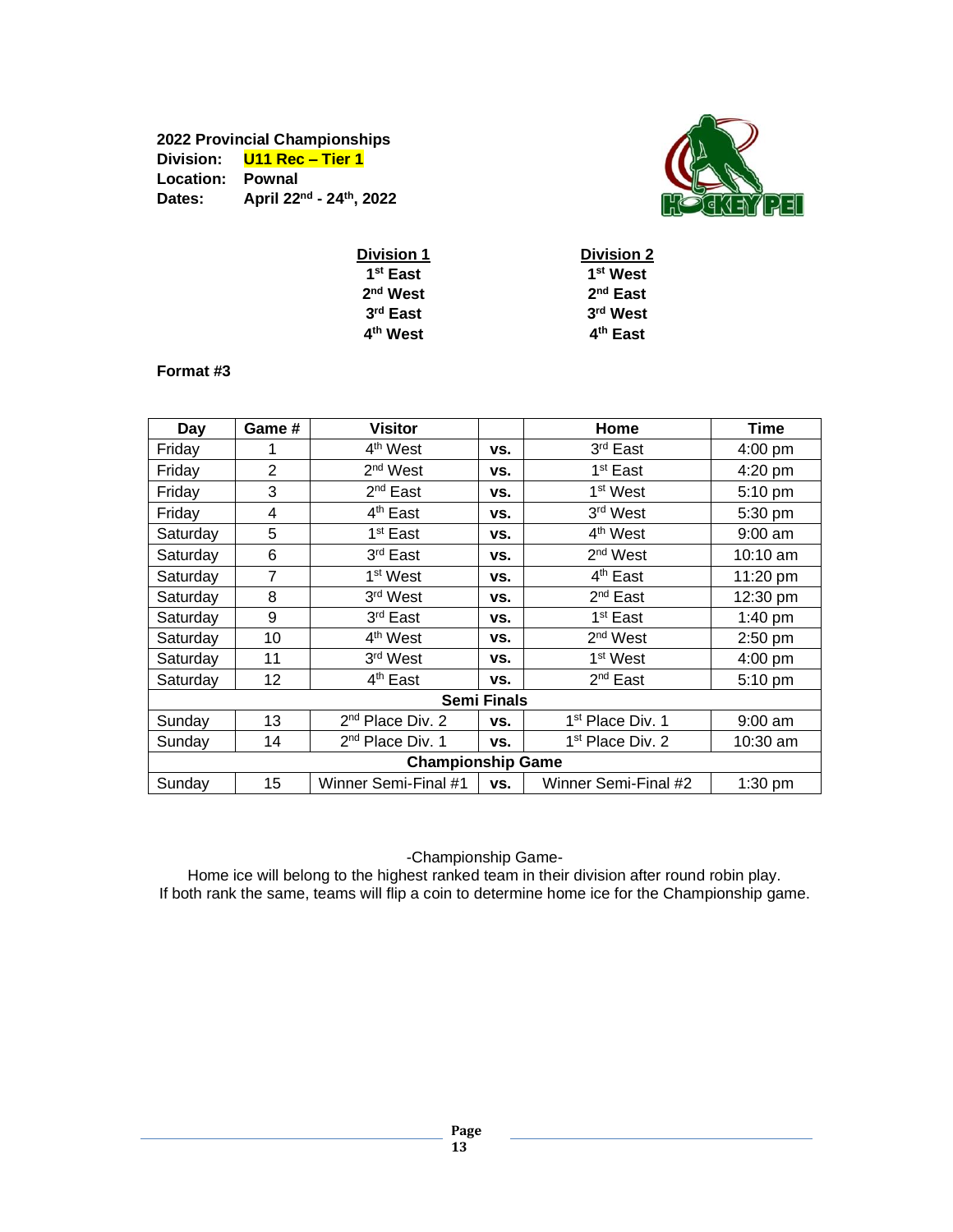# **2022 Provincial Championships Division: U11 Male – Tier 2 Location: Souris Dates: April 22 nd - 24 th, 2022**



| <b>Division 1</b>    | <b>Division 2</b>    |
|----------------------|----------------------|
| 1 <sup>st</sup> East | 1 <sup>st</sup> West |
| $2nd$ West           | $2nd$ East           |
| $3rd$ East           | 3 <sup>rd</sup> West |
| 4 <sup>th</sup> West | 4 <sup>th</sup> East |
|                      |                      |

#### **Format #3**

| Day                      | Game #         | <b>Visitor</b>               |                    | Home                         | Time               |
|--------------------------|----------------|------------------------------|--------------------|------------------------------|--------------------|
| Friday                   |                | 4 <sup>th</sup> West         | VS.                | 3 <sup>rd</sup> East         | $3:00$ pm          |
| Friday                   | $\overline{2}$ | 2 <sup>nd</sup> West         | VS.                | 1 <sup>st</sup> East         | $4:10 \text{ pm}$  |
| Friday                   | 3              | $2^{nd}$ East                | VS.                | 1 <sup>st</sup> West         | 5:20 pm            |
| Friday                   | 4              | 4 <sup>th</sup> East         | VS.                | 3 <sup>rd</sup> West         | $6:30$ pm          |
| Saturday                 | 5              | 1 <sup>st</sup> East         | VS.                | 4 <sup>th</sup> West         | 10:00 am           |
| Saturday                 | 6              | 3 <sup>rd</sup> East         | VS.                | 2 <sup>nd</sup> West         | $11:10$ am         |
| Saturday                 | 7              | 1 <sup>st</sup> West         | VS.                | 4 <sup>th</sup> East         | $12:20$ am         |
| Saturday                 | 8              | 3 <sup>rd</sup> West         | VS.                | $2nd$ East                   | $1:30$ pm          |
| Saturday                 | 9              | 3rd East                     | VS.                | 1 <sup>st</sup> East         | $2:40$ pm          |
| Saturday                 | 10             | 4 <sup>th</sup> West         | VS.                | 2 <sup>nd</sup> West         | $3:50$ pm          |
| Saturday                 | 11             | 3 <sup>rd</sup> West         | VS.                | 1 <sup>st</sup> West         | $5:00$ pm          |
| Saturday                 | 12             | 4 <sup>th</sup> East         | VS.                | $2nd$ East                   | $6:10 \text{ pm}$  |
|                          |                |                              | <b>Semi Finals</b> |                              |                    |
| Sunday                   | 13             | 2 <sup>nd</sup> Place Div. 2 | VS.                | 1 <sup>st</sup> Place Div. 1 | $10:00$ am         |
| Sunday                   | 14             | 2 <sup>nd</sup> Place Div. 1 | VS.                | 1 <sup>st</sup> Place Div. 2 | $11:10 \text{ am}$ |
| <b>Championship Game</b> |                |                              |                    |                              |                    |
| Sunday                   | 15             | Winner Semi-Final #1         | VS.                | Winner Semi-Final #2         | $1:40$ pm          |

-Championship Game-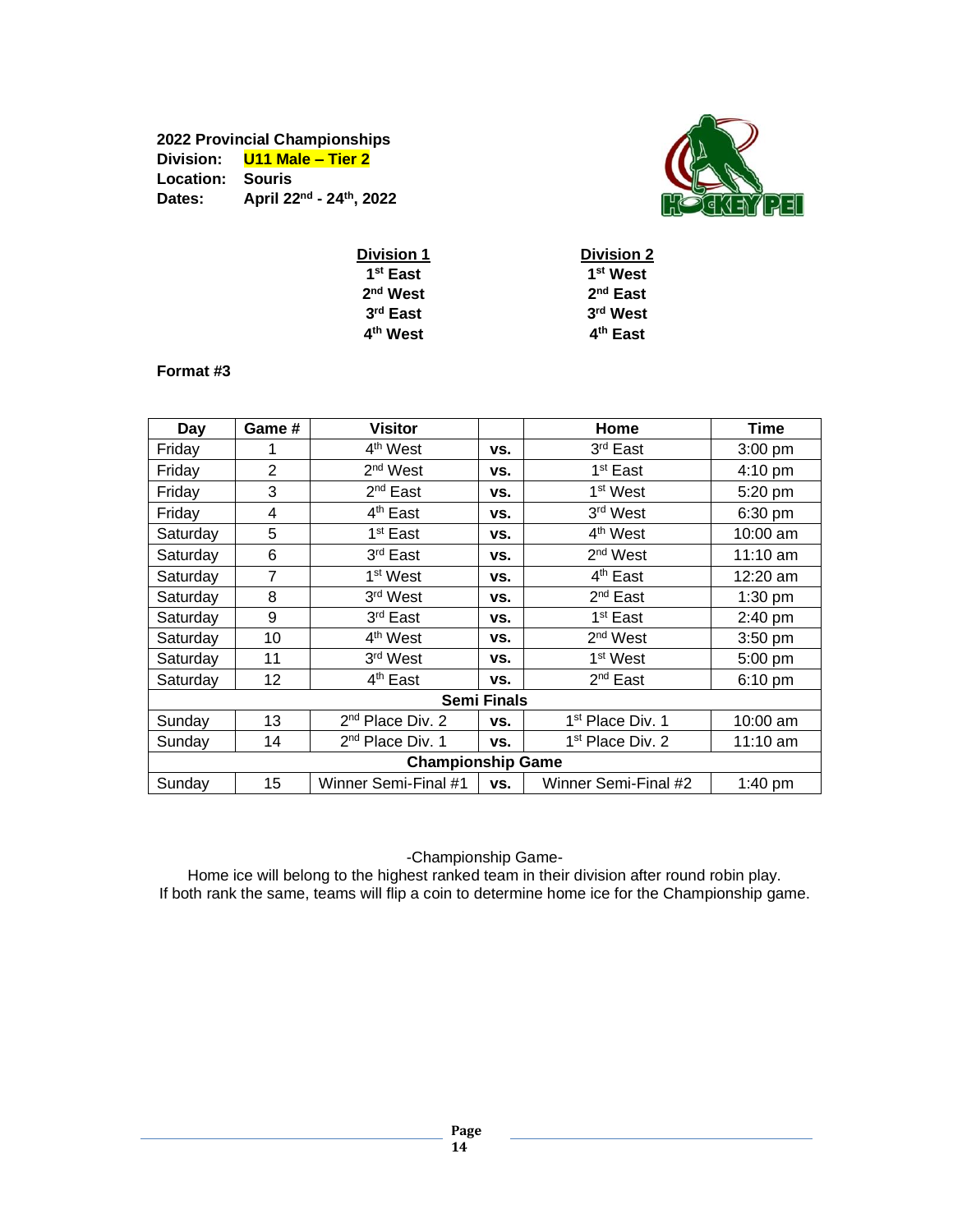# **2022 Provincial Championships Division: U11 A Male Location: Cornwall Dates: April 14th, 16th & 18th, 2022**



| <b>Division 1</b> | <b>Division 2</b> |
|-------------------|-------------------|
| 1 <sup>st</sup>   | 2 <sub>nd</sub>   |
| 4th               | 3 <sub>rd</sub>   |
| ςth               | 6 <sup>th</sup>   |
| <b>Rth</b>        | 7th               |

#### **Format #2**

| Day                | Game #         | <b>Visitor</b>               |     | Home                         | Time              |
|--------------------|----------------|------------------------------|-----|------------------------------|-------------------|
| Thursday           |                | 8 <sup>th</sup>              | VS. | 5 <sup>th</sup>              | $3:00$ pm         |
| Thursday           | $\overline{2}$ | 4 <sup>th</sup>              | VS. | 1 <sup>st</sup>              | 4:10 pm           |
| Thursday           | 3              | 3 <sup>rd</sup>              | VS. | 2 <sub>nd</sub>              | 5:20 pm           |
| Thursday           | 4              | 7 <sup>th</sup>              | VS. | 6 <sup>th</sup>              | 6:30 pm           |
| Saturday           | 5              | 5 <sup>th</sup>              | VS. | 4 <sup>th</sup>              | $9:00$ am         |
| Saturday           | 6              | 1 <sup>st</sup>              | VS. | 8 <sup>th</sup>              | $10:10$ am        |
| Saturday           | 7              | 2 <sup>nd</sup>              | VS. | 7 <sup>th</sup>              | 11:20 $am$        |
| Saturday           | 8              | 6 <sup>th</sup>              | VS. | 3 <sup>rd</sup>              | 12:30 pm          |
| Saturday           | 9              | 8 <sup>th</sup>              | VS. | 4 <sup>th</sup>              | 1:40 pm           |
| Saturday           | 10             | 5 <sup>th</sup>              | VS. | 1 <sup>st</sup>              | $2:50$ pm         |
| Saturday           | 11             | 6 <sup>th</sup>              | VS. | 2 <sub>nd</sub>              | 4:00 pm           |
| Saturday           | 12             | 7 <sup>th</sup>              | VS. | 3 <sup>rd</sup>              | 5:10 pm           |
| <b>Semi Finals</b> |                |                              |     |                              |                   |
| Monday             | 13             | $2nd$ Place Div. 2           | VS. | 1 <sup>st</sup> Place Div. 1 | $9:30$ am         |
| Monday             | 14             | 2 <sup>nd</sup> Place Div. 1 | VS. | 1 <sup>st</sup> Place Div. 2 | 10:40 am          |
|                    |                | <b>Championship Game</b>     |     |                              |                   |
| Monday             | 15             | Winner Semi-Final #1         | VS. | Winner Semi-Final #2         | $2:10 \text{ pm}$ |

-Championship Game-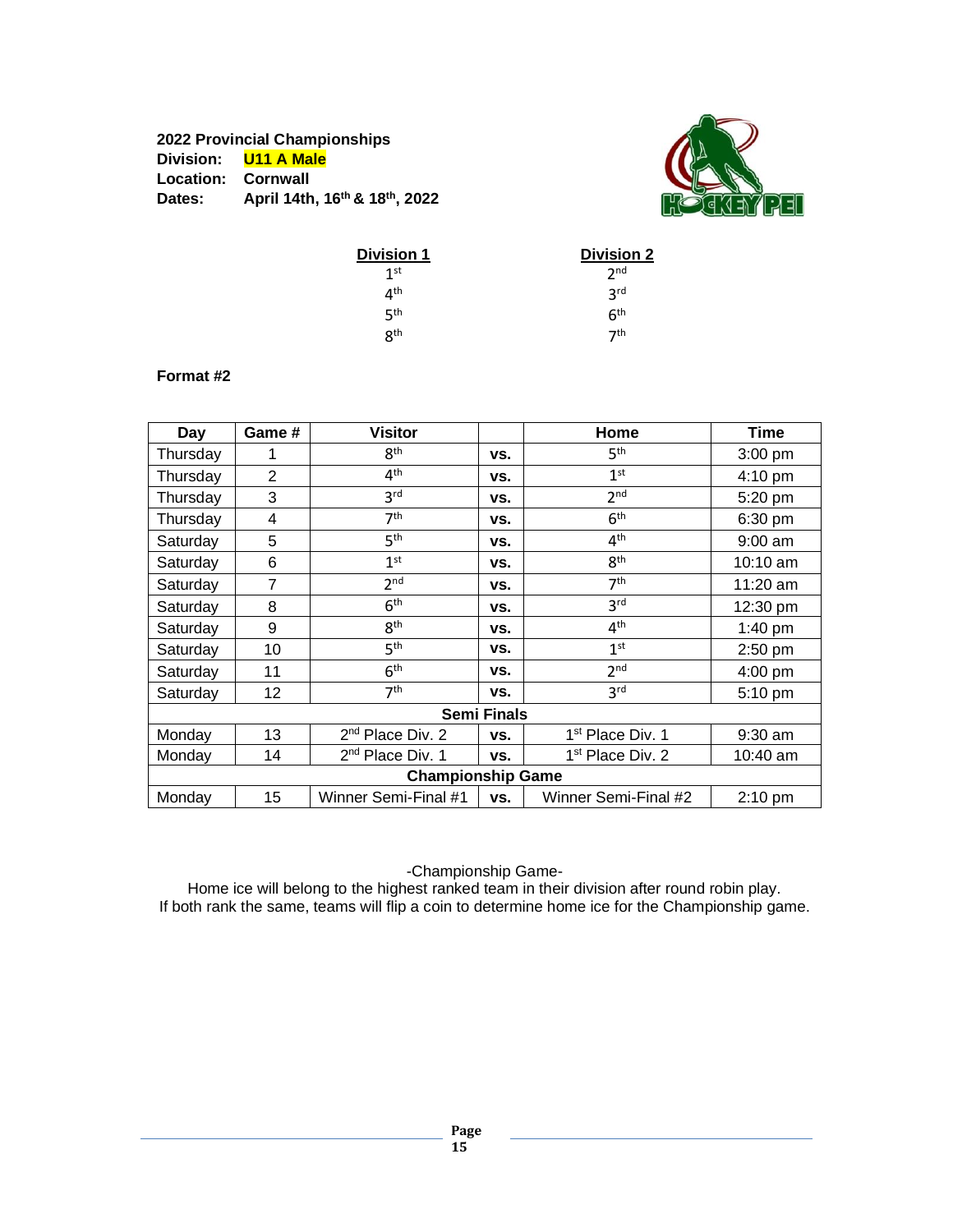# **2022 Provincial Championships Division: U11 AA Male Location: Tignish Dates: April 14th, 16th & 18th, 2022**



| <b>Division 1</b> | <b>Division 2</b> |
|-------------------|-------------------|
| 1 <sub>st</sub>   | ⊿th               |
| 2 <sub>nd</sub>   | 5th               |
| 3 <sup>rd</sup>   | հ <sup>th</sup>   |

#### **Format #1**

| Day      | Game #         | <b>Visitor</b>                 |                    | Home                           | Time       |
|----------|----------------|--------------------------------|--------------------|--------------------------------|------------|
| Thursday |                | 5 <sup>th</sup>                | VS.                | 2 <sub>nd</sub>                | $4:30$ pm  |
| Thursday | $\overline{2}$ | 6 <sup>th</sup>                | VS.                | 1 <sup>st</sup>                | 5:45 pm    |
| Thursday | 3              | 4 <sup>th</sup>                | VS.                | 3 <sup>rd</sup>                | 7:00 pm    |
| Saturday | 4              | 1 <sup>st</sup>                | VS.                | 5 <sup>th</sup>                | $9:00$ am  |
| Saturday | 5              | 3 <sup>rd</sup>                | VS.                | 6 <sup>th</sup>                | $10:15$ am |
| Saturday | 6              | 2 <sub>nd</sub>                | VS.                | 4 <sup>th</sup>                | $11:30$ am |
| Saturday | 7              | 5 <sup>th</sup>                | VS.                | 3 <sup>rd</sup>                | 12:45 pm   |
| Saturday | 8              | 4 <sup>th</sup>                | VS.                | 1 <sup>st</sup>                | $2:00$ pm  |
| Saturday | 9              | 6 <sup>th</sup>                | VS.                | 2 <sub>nd</sub>                | $3:15$ pm  |
|          |                |                                | <b>Semi Finals</b> |                                |            |
| Monday   | 10             | 4 <sup>th</sup> Place Finisher | VS.                | 1 <sup>st</sup> Place Finisher | 10:00 am   |
| Monday   | 11             | 3rd Place Finisher             | VS.                | 2 <sup>nd</sup> Place Finisher | $11:15$ am |
|          |                | <b>Championship Game</b>       |                    |                                |            |
| Monday   | 12             | Winner Semi-Final #1           | VS.                | Winner Semi-Final #2           | $2:00$ pm  |

-Game 12- The highest ranked team after round robin play will be the home team for Championship game.

**Page**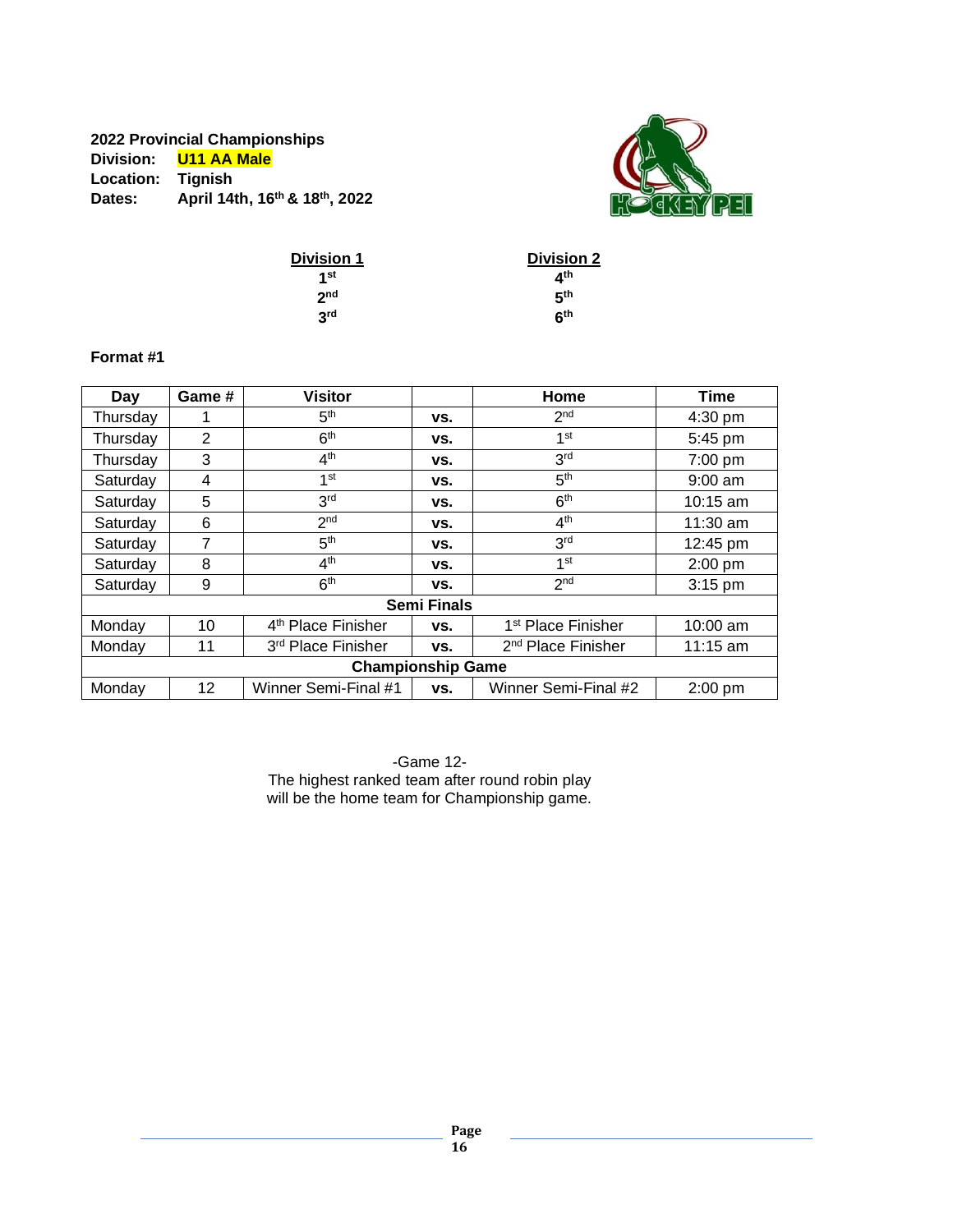#### **2022 Provincial Championships Division: U13 A Male – Tier 1 Location: Summerside Dates: April 21 st , 22nd , 24 th, 2022**



| <b>Division 1</b>    | <b>Division 2</b>    |
|----------------------|----------------------|
| 1 <sup>st</sup> East | 1 <sup>st</sup> West |
| $2nd$ West           | $2nd$ East           |
| 3 <sup>rd</sup> East | 3rd West             |
| 4 <sup>th</sup> West | 4 <sup>th</sup> East |

## **Format #3**

| Day                | Game # | <b>Visitor</b>               |     | Home                         | Time               |
|--------------------|--------|------------------------------|-----|------------------------------|--------------------|
| Thursday           |        | 4 <sup>th</sup> West         | VS. | 3 <sup>rd</sup> East         | $3:15$ pm          |
| Thursday           | 2      | 2 <sup>nd</sup> West         | VS. | 1 <sup>st</sup> East         | 4:30 pm            |
| Thursday           | 3      | 2 <sup>nd</sup> East         | VS. | 1 <sup>st</sup> West         | 5:45 pm            |
| Thursday           | 4      | 4 <sup>th</sup> East         | VS. | 3rd West                     | 7:00 pm            |
| Friday             | 5      | 1 <sup>st</sup> East         | VS. | 4 <sup>th</sup> West         | $12:40 \text{ pm}$ |
| Friday             | 6      | 3 <sup>rd</sup> East         | VS. | $2nd$ West                   | 12:50 pm           |
| Friday             | 7      | 1 <sup>st</sup> West         | VS. | 4 <sup>th</sup> East         | 1:50 pm            |
| Friday             | 8      | 3 <sup>rd</sup> West         | VS. | $2^{nd}$ East                | 2:00 pm            |
| Friday             | 9      | 3 <sup>rd</sup> East         | VS. | 1 <sup>st</sup> East         | 5:20 pm            |
| Friday             | 10     | 4 <sup>th</sup> West         | VS. | $2nd$ West                   | 5:30 pm            |
| Friday             | 11     | 3 <sup>rd</sup> West         | VS. | 1 <sup>st</sup> West         | 6:30 pm            |
| Friday             | 12     | 4 <sup>th</sup> East         | VS. | $2nd$ East                   | 6:40 pm            |
| <b>Semi Finals</b> |        |                              |     |                              |                    |
| Sunday             | 13     | 2 <sup>nd</sup> Place Div. 2 | VS. | 1 <sup>st</sup> Place Div. 1 | 10:00 am           |
| Sunday             | 14     | 2 <sup>nd</sup> Place Div. 1 | VS. | 1 <sup>st</sup> Place Div. 2 | $10:15$ am         |
|                    |        | <b>Championship Game</b>     |     |                              |                    |
| Sunday             | 15     | Winner Semi-Final #1         | VS. | Winner Semi-Final #2         | $4:00 \text{ pm}$  |

-Championship Game -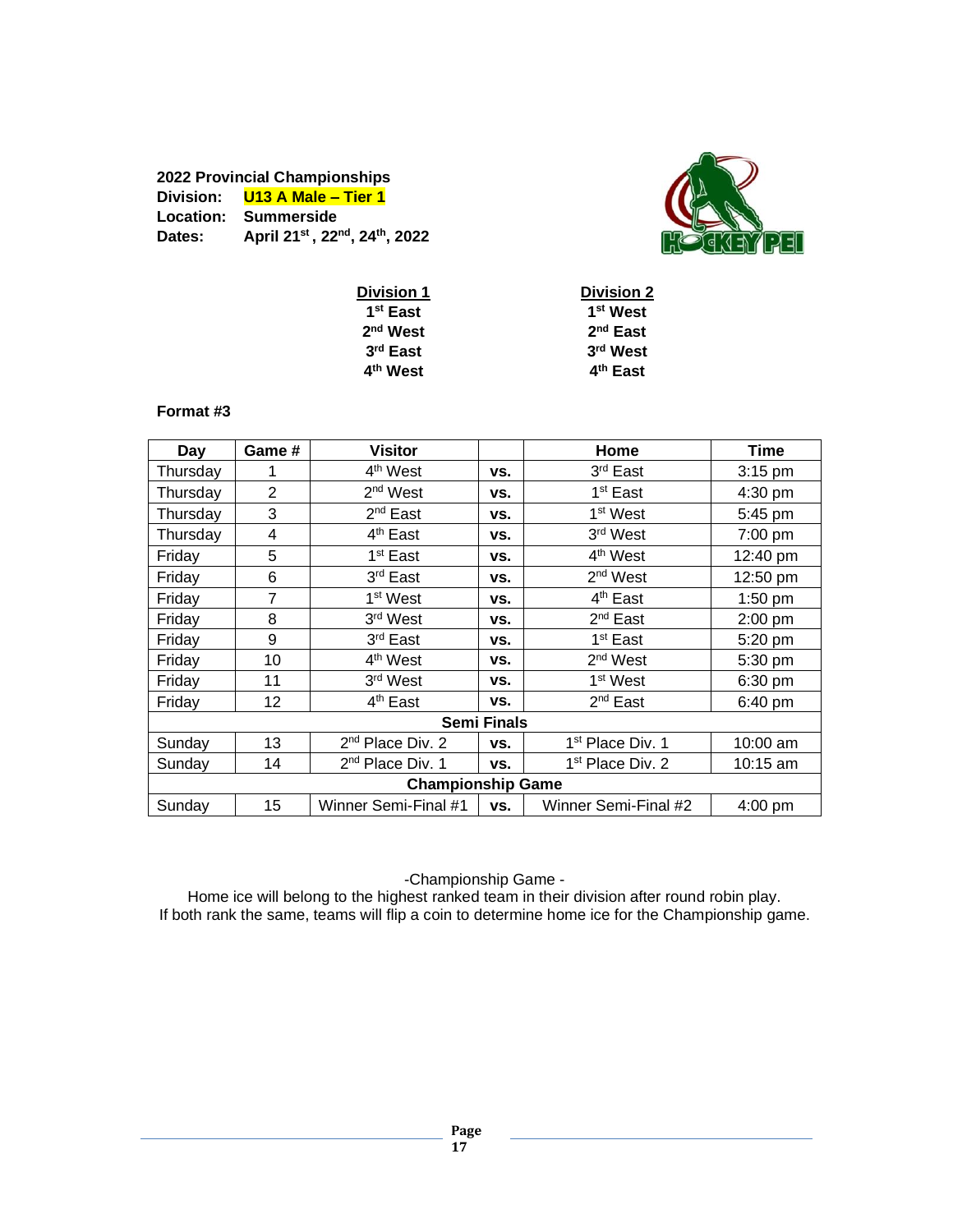#### **2022 Provincial Championships Division: U13 A Male – Tier 2 Location: Summerside Dates: April 21 st , 22 nd , 24th, 2022**



| <b>Division 1</b>    | <b>Division 2</b>    |
|----------------------|----------------------|
| 1 <sup>st</sup> East | 1 <sup>st</sup> West |
| 2 <sup>nd</sup> West | $2nd$ East           |
| 3rd East             | 3rd West             |
| 4 <sup>th</sup> West | 4 <sup>th</sup> East |
|                      |                      |

#### **Format #3**

| Day      | Game #            | <b>Visitor</b>               |                    | Home                         | <b>Time</b> |
|----------|-------------------|------------------------------|--------------------|------------------------------|-------------|
| Thursday | 1                 | 4 <sup>th</sup> West         | VS.                | 3rd East                     | $10:15$ am  |
| Thursday | $\overline{2}$    | 2 <sup>nd</sup> West         | VS.                | 1 <sup>st</sup> East         | 11:30 am    |
| Thursday | 3                 | 2 <sup>nd</sup> East         | VS.                | 1 <sup>st</sup> West         | 12:45 pm    |
| Thursday | 4                 | 4 <sup>th</sup> East         | VS.                | 3rd West                     | 2:00 pm     |
| Friday   | 5                 | 1 <sup>st</sup> East         | VS.                | 4 <sup>th</sup> West         | 10:20 am    |
| Friday   | 6                 | 3 <sup>rd</sup> East         | VS.                | 2 <sup>nd</sup> West         | 10:30 am    |
| Friday   | 7                 | 1 <sup>st</sup> West         | VS.                | 4 <sup>th</sup> East         | 11:30 am    |
| Friday   | 8                 | 3rd West                     | VS.                | 2 <sup>nd</sup> East         | 11:40 am    |
| Friday   | 9                 | 3rd East                     | VS.                | 1 <sup>st</sup> East         | 3:00 pm     |
| Friday   | 10                | 4 <sup>th</sup> West         | VS.                | 2 <sup>nd</sup> West         | 3:10 pm     |
| Friday   | 11                | 3 <sup>rd</sup> West         | VS.                | 1 <sup>st</sup> West         | 4:10 pm     |
| Friday   | $12 \overline{ }$ | 4 <sup>th</sup> East         | VS.                | 2 <sup>nd</sup> East         | $4:20$ pm   |
|          |                   |                              | <b>Semi Finals</b> |                              |             |
| Sunday   | 13                | 2 <sup>nd</sup> Place Div. 2 | VS.                | 1 <sup>st</sup> Place Div. 1 | $8:30$ am   |
| Sunday   | 14                | 2 <sup>nd</sup> Place Div. 1 | VS.                | 1 <sup>st</sup> Place Div. 2 | 8:45 am     |
|          |                   | <b>Championship Game</b>     |                    |                              |             |
| Sunday   | 15                | Winner Semi-<br>Final #1     | VS.                | Winner Semi-Final<br>#2      | 2:30 pm     |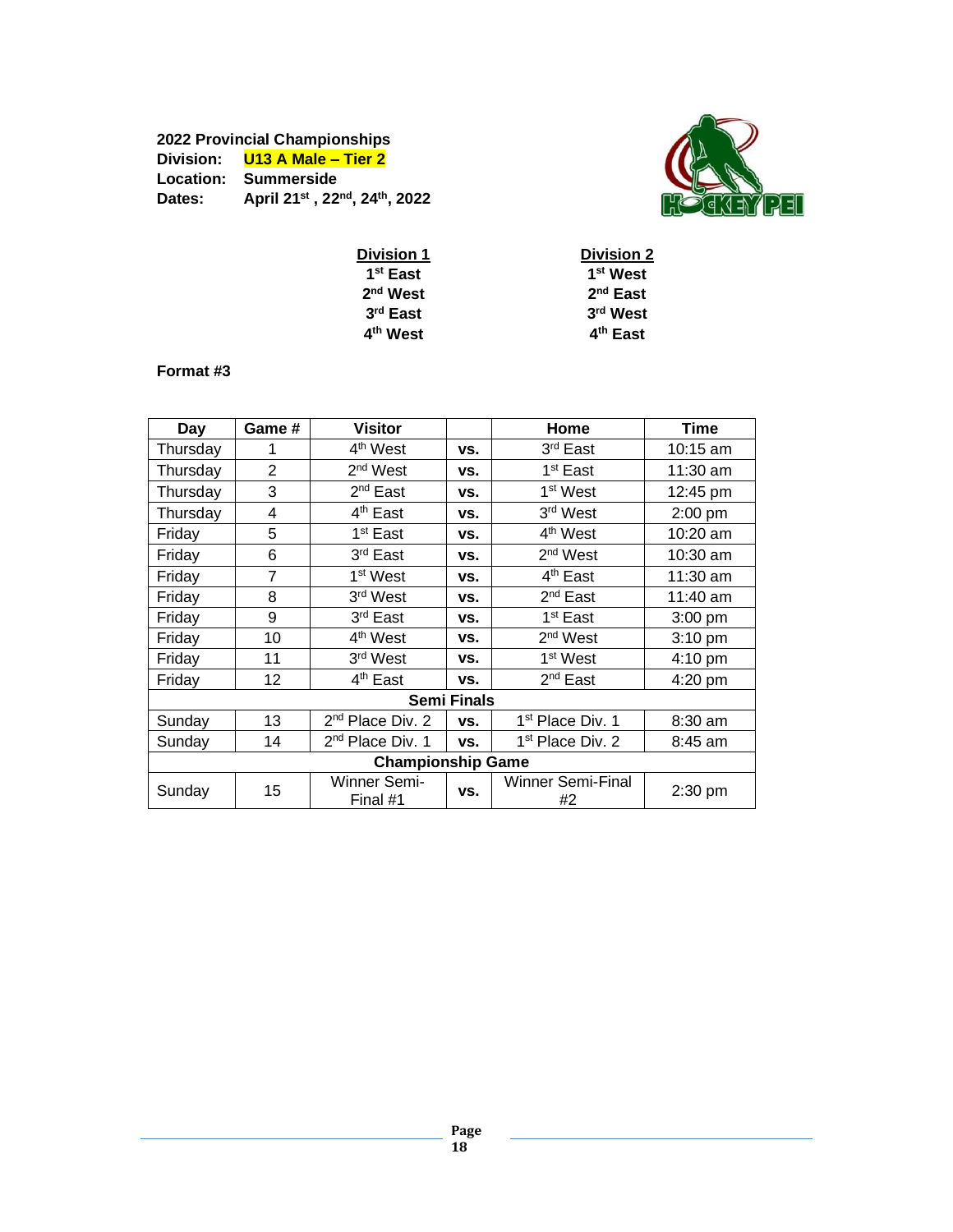### **2022 Provincial Championships Division: U13 AA Male Location: Borden Dates: April 14th, 16th & 18th, 2022**

**Format #2**



| <b>Division 1</b> | <b>Division 2</b> |
|-------------------|-------------------|
| 1st               | 2 <sub>nd</sub>   |
| ⊿th               | 3 <sup>rd</sup>   |
| 5 <sup>th</sup>   | հ <sup>th</sup>   |
| R <sup>th</sup>   | 7 <sup>th</sup>   |

#### **Day Game # Visitor Home Time** Thursday  $1$  8<sup>th</sup> th **vs.** 5  $5<sup>th</sup>$  4:15 pm Thursday  $\begin{vmatrix} 2 & 1 \end{vmatrix}$  4<sup>th</sup> th **vs.** 1  $1<sup>st</sup>$  5:30 pm Thursday  $3^{rd}$ rd **vs.** 2  $2<sup>nd</sup>$  6:45 pm Thursday 4 7<sup>th</sup> th **vs.** 6  $6<sup>th</sup>$  8:00 pm Saturday 5 5<sup>th</sup> th **vs.** 4  $4<sup>th</sup>$  9:00 am Saturday 6 1<sup>st</sup> st **vs.** 8  $8<sup>th</sup>$  10:15 am Saturday 7 2<sup>nd</sup> nd **vs.** 7  $\frac{7^{\text{th}}}{3^{\text{rd}}}$  11:30 am<br> $\frac{3^{\text{rd}}}{12:45 \text{ pm}}$ Saturday 8 6<sup>th</sup> th **vs.** 3  $12:45$  pm Saturday  $9 \t 9$  8<sup>th</sup> th **vs.** 4  $\frac{4^{\text{th}}}{1^{\text{st}}}$  2:00 pm Saturday 10 5<sup>th</sup> th **vs.** 1  $3:15$  pm Saturday 11  $6<sup>th</sup>$ th **vs.** 2 2<sup>nd</sup> 4:30 pm Saturday 12 7<sup>th</sup> th **vs.** 3  $3<sup>rd</sup>$  5:45 pm **Semi Finals** Monday | 13  $2<sup>nd</sup>$  Place Div. 2  $\vert$  vs.  $1<sup>st</sup>$  Place Div. 1 | 12:45 pm Monday 14  $2<sup>nd</sup>$  Place Div. 1 **vs.**  $1<sup>st</sup>$  Place Div. 2 2:00 pm **Championship Game** Monday 15 | Winner Semi-Final #1 | vs. | Winner Semi-Final #2 | 4:30 pm

-Championship Game-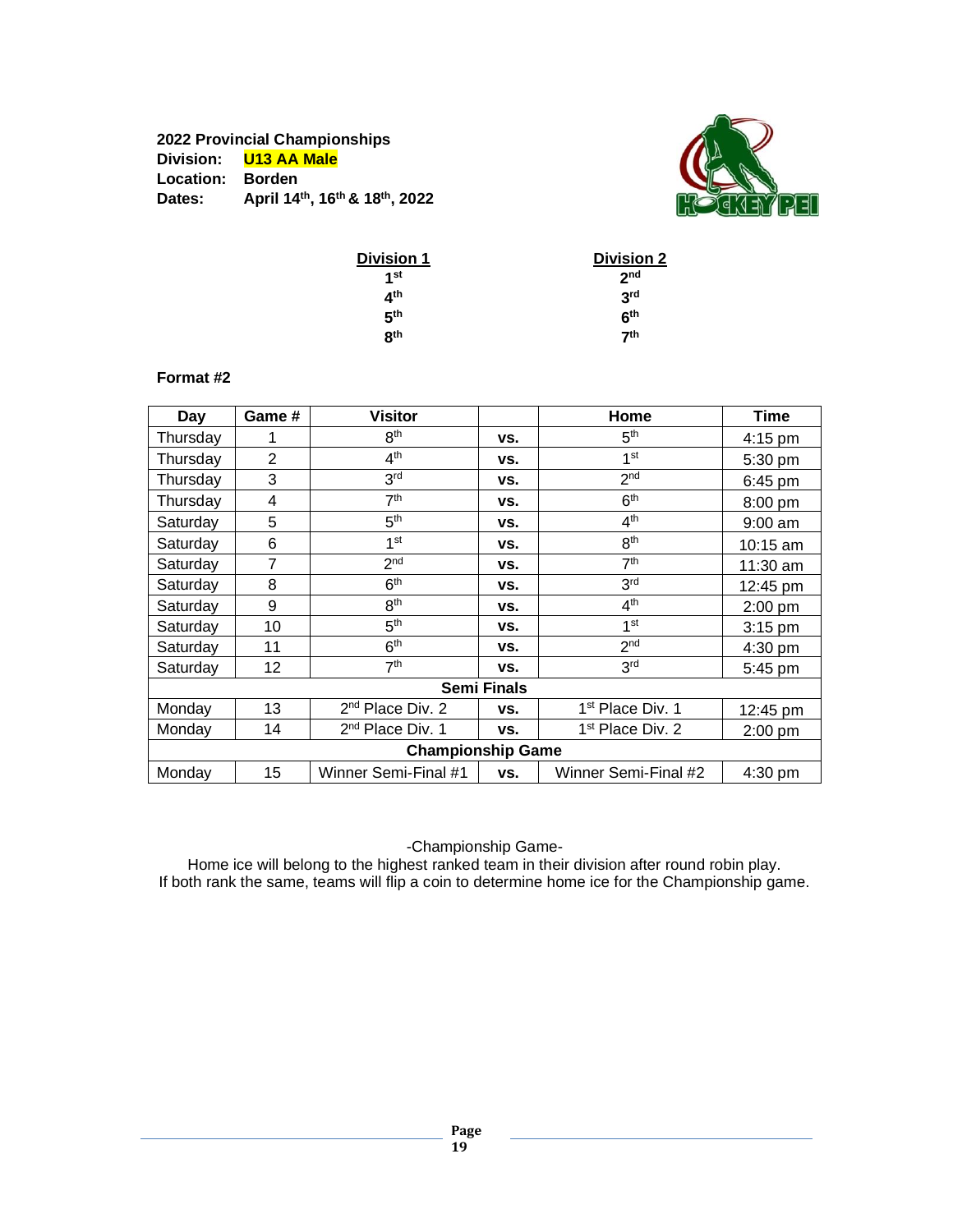#### **2022 Provincial Championships Division: U13 AAA Male Location: Kensington Dates: April 14th, 16th & 18th, 2022**



| <b>Division 1</b> | <b>Division 2</b> |
|-------------------|-------------------|
| 1st               | ⊿th               |
| 2 <sub>nd</sub>   | 5 <sup>th</sup>   |
| 3 <sup>rd</sup>   | հth               |

#### **Format #1**

| Day                      | Game<br>#      | <b>Visitor</b>                 |     | Home                              | Time       |
|--------------------------|----------------|--------------------------------|-----|-----------------------------------|------------|
| Thursday                 | 1              | 5 <sup>th</sup>                | VS. | 2 <sub>nd</sub>                   | $4:00$ pm  |
| Thursday                 | $\overline{2}$ | 6 <sup>th</sup>                | VS. | 1 <sup>st</sup>                   | 5:45 pm    |
| Thursday                 | 3              | 4 <sup>th</sup>                | VS. | 3 <sup>rd</sup>                   | 7:30 pm    |
| Saturday                 | 4              | 1st                            | VS. | 5 <sup>th</sup>                   | $9:00$ am  |
| Saturday                 | 5              | 3 <sup>rd</sup>                | VS. | 6 <sup>th</sup>                   | $10:45$ am |
| Saturday                 | 6              | 2 <sub>nd</sub>                | VS. | 4 <sup>th</sup>                   | 12:30 pm   |
| Saturday                 | 7              | 5 <sup>th</sup>                | VS. | 3 <sup>rd</sup>                   | 2:15 pm    |
| Saturday                 | 8              | 4 <sup>th</sup>                | VS. | 1 <sup>st</sup>                   | $4:00$ pm  |
| Saturday                 | 9              | 6 <sup>th</sup>                | VS. | 2 <sub>nd</sub>                   | 5:45 pm    |
| <b>Semi Finals</b>       |                |                                |     |                                   |            |
| Monday                   | 10             | 4 <sup>th</sup> Place Finisher | VS. | 1 <sup>st</sup> Place<br>Finisher | 10:00 am   |
| Monday                   | 11             | 3rd Place Finisher             | VS. | $2nd$ Place<br>Finisher           | 12:00 pm   |
| <b>Championship Game</b> |                |                                |     |                                   |            |
| Monday                   | 12             | Winner Semi-Final<br>#1        | VS. | Winner Semi-<br>Final #2          | $3:00$ pm  |

-Championship Game-The highest ranked team after round robin play will be the home team for Championship game.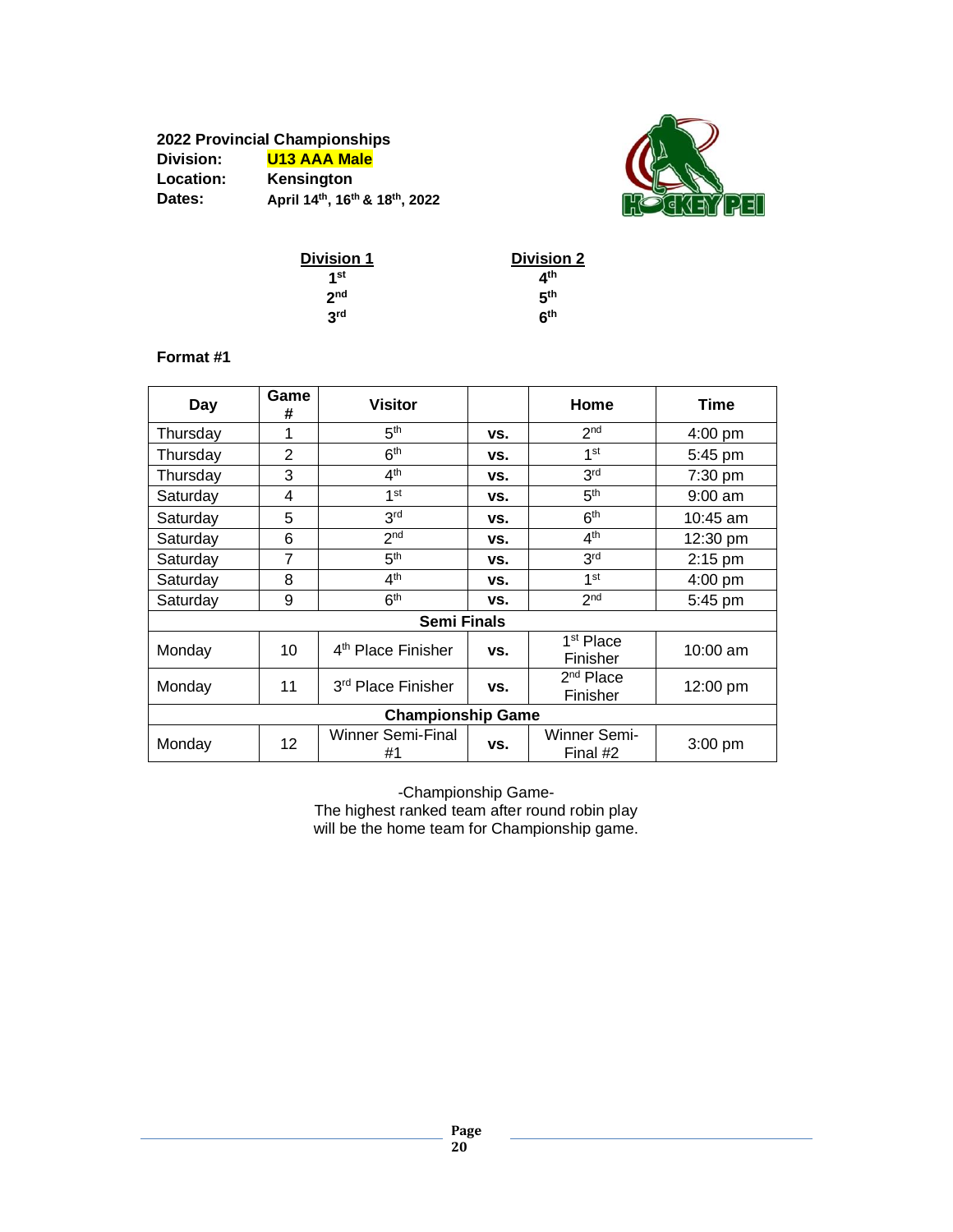# **2022 Provincial Championships Division: U15 A Male – Tier 1 Location: Tignish Dates: April 22nd – 24th, 2022**



| <b>Division 1</b>    | <b>Division 2</b>    |
|----------------------|----------------------|
| 1 <sup>st</sup> East | 1 <sup>st</sup> West |
| 2 <sup>nd</sup> West | 2 <sup>nd</sup> East |
| 3rd East             | 3rd West             |
| 4 <sup>th</sup> West | 4 <sup>th</sup> East |
|                      |                      |

#### **Format #3**

| Day      | Game #         | <b>Visitor</b>               |                    | Home                         | Time      |
|----------|----------------|------------------------------|--------------------|------------------------------|-----------|
| Friday   |                | 4 <sup>th</sup> West         | VS.                | 3rd East                     | $3:30$ pm |
| Friday   | $\overline{2}$ | 2 <sup>nd</sup> West         | VS.                | 1 <sup>st</sup> East         | 4:40 pm   |
| Friday   | 3              | 2 <sup>nd</sup> East         | VS.                | 1 <sup>st</sup> West         | 5:50 pm   |
| Friday   | 4              | 4 <sup>th</sup> East         | VS.                | 3rd West                     | 7:00 pm   |
| Saturday | 5              | 1 <sup>st</sup> East         | VS.                | 4 <sup>th</sup> West         | $9:50$ am |
| Saturday | 6              | 3rd East                     | VS.                | 2 <sup>nd</sup> West         | 11:00 am  |
| Saturday | 7              | 1 <sup>st</sup> West         | VS.                | 4 <sup>th</sup> East         | 12:10 pm  |
| Saturday | 8              | 3rd West                     | VS.                | $2nd$ East                   | $1:20$ pm |
| Saturday | 9              | 3rd East                     | VS.                | 1 <sup>st</sup> East         | 2:30 pm   |
| Saturday | 10             | 4 <sup>th</sup> West         | VS.                | 2 <sup>nd</sup> West         | 3:40 pm   |
| Saturday | 11             | 3 <sup>rd</sup> West         | VS.                | 1 <sup>st</sup> West         | 4:50 pm   |
| Saturday | 12             | 4 <sup>th</sup> East         | VS.                | 2 <sup>nd</sup> East         | 6:00 pm   |
|          |                |                              | <b>Semi Finals</b> |                              |           |
| Sunday   | 13             | 2 <sup>nd</sup> Place Div. 2 | VS.                | 1 <sup>st</sup> Place Div. 1 | 12:00 pm  |
| Sunday   | 14             | 2 <sup>nd</sup> Place Div. 1 | VS.                | 1 <sup>st</sup> Place Div. 2 | $1:10$ pm |
|          |                | Championship                 |                    |                              |           |
| Sunday   | 15             | Winner Semi-<br>Final #1     | VS.                | Winner Semi-<br>Final #2     | 4:00 pm   |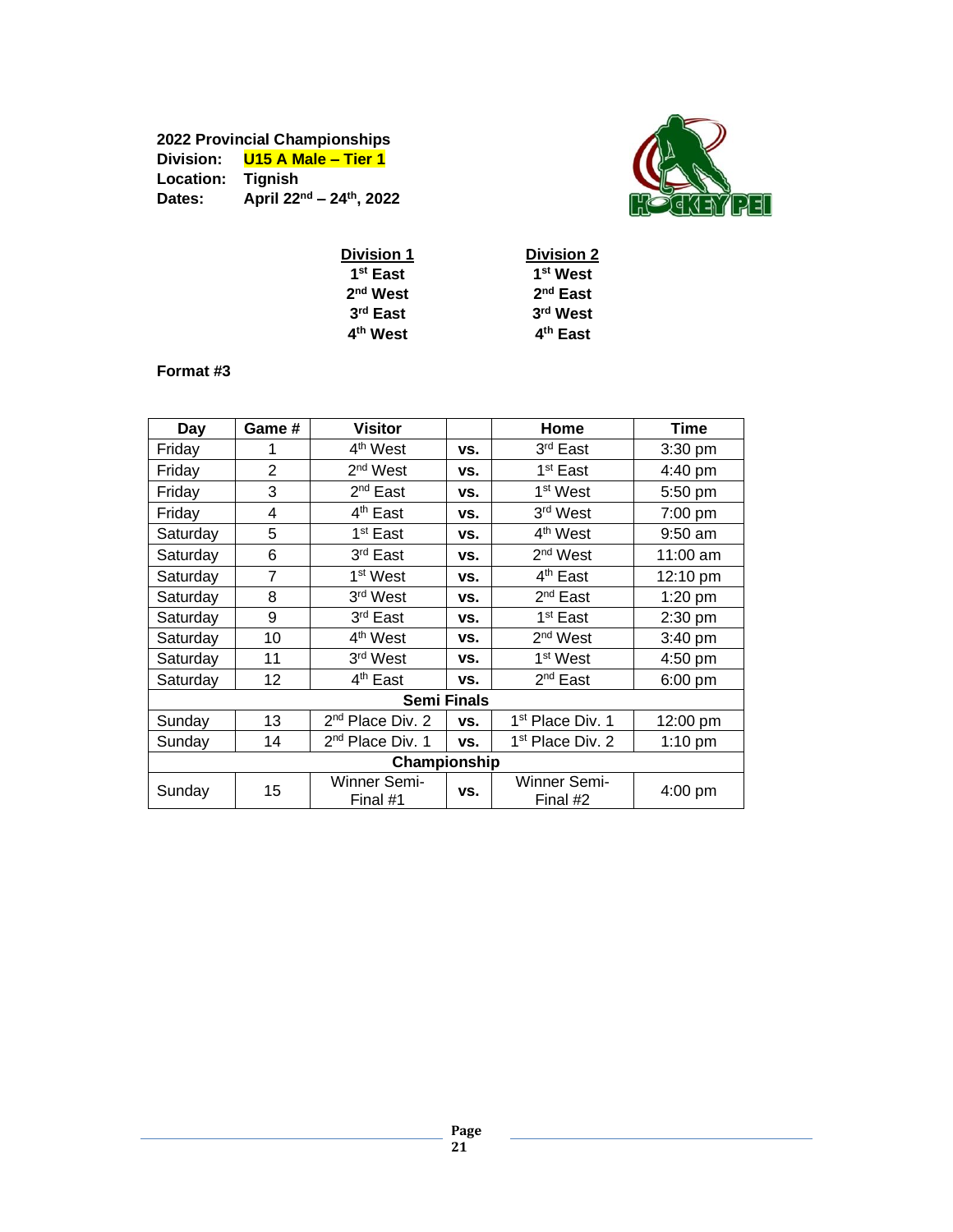# **2022 Provincial Championships Division: U15 A Male – Tier 2 Location: Georgetown Dates: April 22nd – 24th, 2022**



| <b>Division 2</b>    |
|----------------------|
| 1 <sup>st</sup> West |
| $2nd$ East           |
| 3rd West             |
| 4 <sup>th</sup> East |
|                      |

#### **Format #3**

|               |                | <b>Visitor</b>                 |                    |                              |            |
|---------------|----------------|--------------------------------|--------------------|------------------------------|------------|
| Day           | Game #         |                                |                    | Home                         | Time       |
| Friday        |                | 4 <sup>th</sup> West           | VS.                | 3rd East                     | $3:00$ pm  |
| Friday        | $\overline{2}$ | $2nd$ West                     | VS.                | 1 <sup>st</sup> East         | $4:30$ pm  |
| Friday        | 3              | $2nd$ East                     | VS.                | 1 <sup>st</sup> West         | $6:00$ pm  |
| Friday        | 4              | 4 <sup>th</sup> East           | VS.                | 3 <sup>rd</sup> West         | 7:30 pm    |
| Saturday      | 5              | 1 <sup>st</sup> East           | VS.                | 4 <sup>th</sup> West         | $9:00$ am  |
| Saturday      | 6              | 3rd East                       | VS.                | $2nd$ West                   | 10:30 am   |
| Saturday      | 7              | 1 <sup>st</sup> West           | VS.                | 4 <sup>th</sup> East         | 12:00 pm   |
| Saturday      | 8              | 3rd West                       | VS.                | 2 <sup>nd</sup> East         | $1:30$ pm  |
| Saturday      | 9              | 3rd East                       | VS.                | 1 <sup>st</sup> East         | $3:00$ pm  |
| Saturday      | 10             | 4 <sup>th</sup> West           | VS.                | $2nd$ West                   | 4:30 pm    |
| Saturday      | 11             | 3 <sup>rd</sup> West           | VS.                | 1 <sup>st</sup> West         | 6:00 pm    |
| Saturday      | 12             | 4 <sup>th</sup> East           | VS.                | $2^{nd}$ East                | $7:30$ pm  |
|               |                |                                | <b>Semi Finals</b> |                              |            |
| Sunday        | 13             | 2 <sup>nd</sup> Place Div. 2   | VS.                | 1 <sup>st</sup> Place Div. 1 | $10:00$ am |
| Sunday        | 14             | 2 <sup>nd</sup> Place Div. 1   | VS.                | 1 <sup>st</sup> Place Div. 2 | 11:30 am   |
| <b>Finals</b> |                |                                |                    |                              |            |
| Sunday        | 15             | <b>Winner Semi-Final</b><br>#1 | VS.                | Winner Semi-Final #2         | $2:00$ pm  |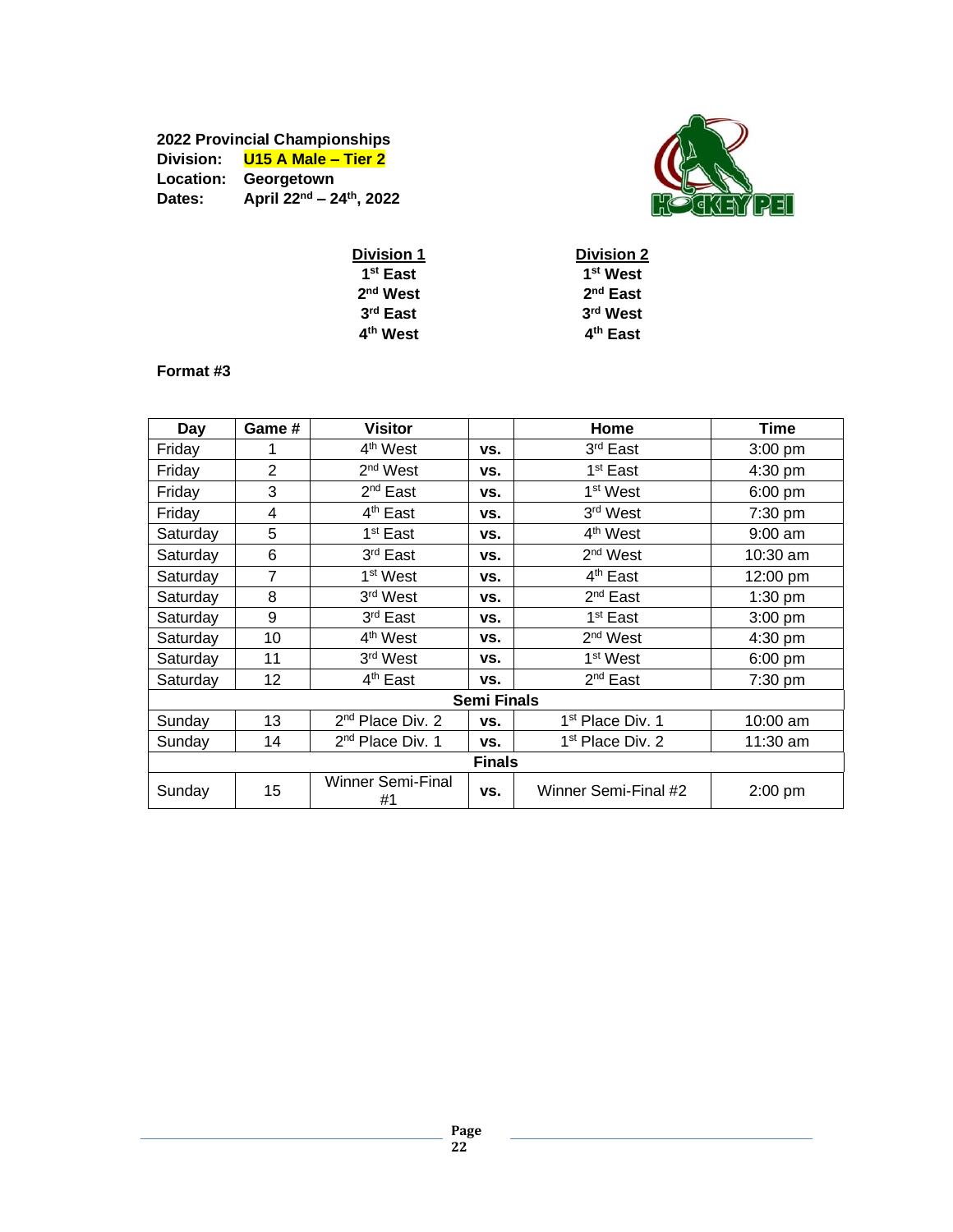# **2022 Provincial Championships Division: U15 AA Male Location: Evangeline Dates: April 14th, 16th, 18th, 2022**



| <b>Division 1</b> | <b>Division 2</b> |
|-------------------|-------------------|
| 1st               | 2 <sub>nd</sub>   |
| 4 <sup>th</sup>   | 3 <sup>rd</sup>   |
| 5 <sup>th</sup>   | 6 <sup>th</sup>   |
| R <sup>th</sup>   | 7 <sup>th</sup>   |

#### **Format #2**

| Day                      | Game #            | <b>Visitor</b>                |                    | Home                          | Time               |  |
|--------------------------|-------------------|-------------------------------|--------------------|-------------------------------|--------------------|--|
| Thursdav                 |                   | 8 <sup>th</sup>               | VS.                | 5 <sup>th</sup>               | $1:00$ pm          |  |
| Thursday                 | $\overline{2}$    | 4 <sup>th</sup>               | VS.                | 1 <sup>st</sup>               | $2:45$ pm          |  |
| Thursday                 | 3                 | 3 <sup>rd</sup>               | VS.                | 2 <sub>nd</sub>               | $4:30$ pm          |  |
| Thursday                 | 4                 | 7 <sup>th</sup>               | VS.                | 6 <sup>th</sup>               | $6:15$ pm          |  |
| Saturday                 | 5                 | 5 <sup>th</sup>               | VS.                | 4 <sup>th</sup>               | $8:00$ am          |  |
| Saturday                 | 6                 | 1 <sup>st</sup>               | VS.                | 8 <sup>th</sup>               | $9:45$ am          |  |
| Saturday                 | 7                 | 2 <sub>nd</sub>               | VS.                | 7 <sup>th</sup>               | $11:30$ am         |  |
| Saturday                 | 8                 | 6 <sup>th</sup>               | VS.                | 3 <sup>rd</sup>               | $1:15$ pm          |  |
| Saturday                 | 9                 | 8 <sup>th</sup>               | VS.                | 4 <sup>th</sup>               | $3:00$ pm          |  |
| Saturday                 | 10                | 5 <sup>th</sup>               | VS.                | 1 <sup>st</sup>               | 4:45 pm            |  |
| Saturday                 | 11                | 6 <sup>th</sup>               | VS.                | 2 <sub>nd</sub>               | $6:30$ pm          |  |
| Saturday                 | $12 \overline{ }$ | 7 <sup>th</sup>               | VS.                | 3 <sup>rd</sup>               | $8:15$ pm          |  |
|                          |                   |                               | <b>Semi Finals</b> |                               |                    |  |
| Monday                   | 13                | 2 <sup>nd</sup> Place – Div 2 | VS.                | 1 <sup>st</sup> Place – Div 1 | $11:00$ am         |  |
| Monday                   | 14                | $2nd$ Place – Div 1           | VS.                | 1 <sup>st</sup> Place – Div 2 | $12:45 \text{ pm}$ |  |
| <b>Championship Game</b> |                   |                               |                    |                               |                    |  |
| Monday                   | 15                | Winner Semi-Final #1          | VS.                | Winner Semi-Final #2          | $3:45$ pm          |  |

-Championship Game-The highest ranked team after round robin play will be the home team for Championship game.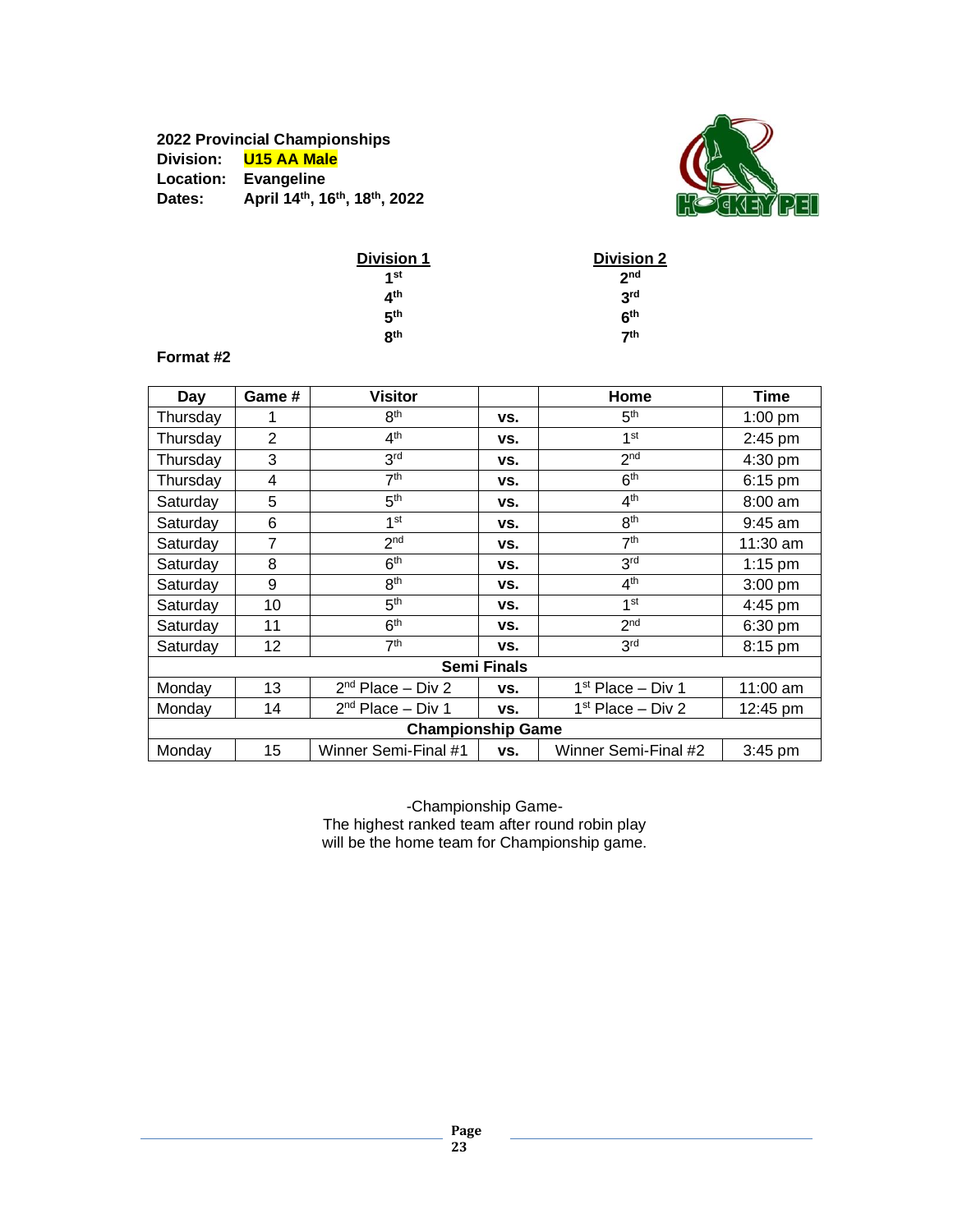#### **2022 Provincial Championships Division: U18 A Male – Tier 1 Location: Summerside Dates: April 21st , 23rd, 24th , 2022**



| <b>Division 1</b>    | <b>Division 2</b>    |
|----------------------|----------------------|
| 1 <sup>st</sup> East | 1 <sup>st</sup> West |
| $2nd$ West           | $2nd$ East           |
| $3rd$ East           | 3rd West             |
| 4 <sup>th</sup> West | 4 <sup>th</sup> East |
|                      |                      |

#### **Format #3**

| Day          | Game #            | <b>Visitor</b>               |                    | Home                         | <b>Time</b>       |  |
|--------------|-------------------|------------------------------|--------------------|------------------------------|-------------------|--|
| Thursdav     |                   | 4 <sup>th</sup> West         | VS.                | 3 <sup>rd</sup> East         | $3:30$ pm         |  |
| Thursday     | 2                 | 2 <sup>nd</sup> West         | VS.                | 1 <sup>st</sup> East         | 4:45 pm           |  |
| Thursdav     | 3                 | 2 <sup>nd</sup> East         | VS.                | 1 <sup>st</sup> West         | $6:00$ pm         |  |
| Thursday     | 4                 | 4 <sup>th</sup> East         | VS.                | 3 <sup>rd</sup> West         | 7:15 pm           |  |
| Saturday     | 5                 | 1 <sup>st</sup> East         | VS.                | 4 <sup>th</sup> West         | 12:40 pm          |  |
| Saturday     | 6                 | 3 <sup>rd</sup> East         | VS.                | $2nd$ West                   | 12:50 pm          |  |
| Saturday     | $\overline{7}$    | 1 <sup>st</sup> West         | VS.                | 4 <sup>th</sup> East         | $1:50$ pm         |  |
| Saturday     | 8                 | 3 <sup>rd</sup> West         | VS.                | 2 <sup>nd</sup> East         | $2:00$ pm         |  |
| Saturday     | 9                 | 3 <sup>rd</sup> East         | VS.                | 1 <sup>st</sup> East         | 5:20 pm           |  |
| Saturday     | 10                | 4 <sup>th</sup> West         | VS.                | $2nd$ West                   | 5:30 pm           |  |
| Saturday     | 11                | 3 <sup>rd</sup> West         | VS.                | 1 <sup>st</sup> West         | 6:30 pm           |  |
| Saturday     | $12 \overline{ }$ | 4 <sup>th</sup> East         | VS.                | $2^{nd}$ East                | $6:40 \text{ pm}$ |  |
|              |                   |                              | <b>Semi Finals</b> |                              |                   |  |
| Sunday       | 13                | 2 <sup>nd</sup> Place Div. 2 | VS.                | 1 <sup>st</sup> Place Div. 1 | $1:00$ pm         |  |
| Sunday       | 14                | 2 <sup>nd</sup> Place Div. 1 | VS.                | 1 <sup>st</sup> Place Div. 2 | $1:15$ pm         |  |
| Championship |                   |                              |                    |                              |                   |  |
| Sunday       | 15                | Winner Semi-Final #1         | VS.                | Winner Semi-Final #2         | 7:00 pm           |  |

-Championship Game-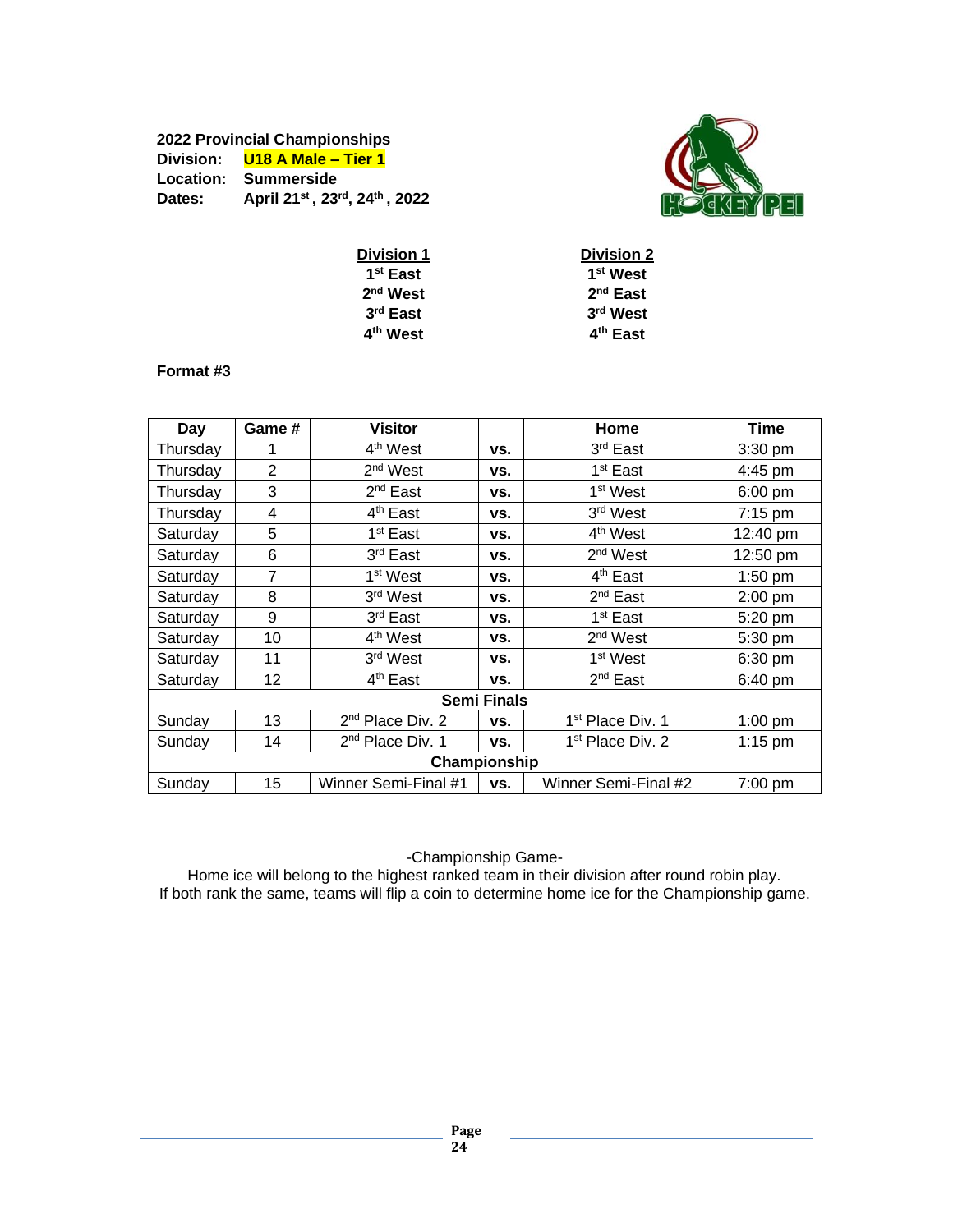### **2022 Provincial Championships Division: U18 A Male – Tier 2 Location: Summerside Dates: April 21 st , 23rd , 24 th , 2022**



| <b>Division 1</b>    | <b>Division 2</b>    |
|----------------------|----------------------|
| 1 <sup>st</sup> East | 1 <sup>st</sup> West |
| $2nd$ West           | $2nd$ East           |
| $3rd$ East           | 3rd West             |
| 4 <sup>th</sup> West | 4 <sup>th</sup> East |
|                      |                      |

#### **Format #3**

|              | Game # | <b>Visitor</b>               |                    |                              | Time              |
|--------------|--------|------------------------------|--------------------|------------------------------|-------------------|
| Day          |        |                              |                    | Home                         |                   |
| Thursday     |        | 4 <sup>th</sup> West         | VS.                | 3 <sup>rd</sup> East         | 10:30 am          |
| Thursday     | 2      | 2 <sup>nd</sup> West         | VS.                | 1 <sup>st</sup> East         | 11:45 am          |
| Thursday     | 3      | 2 <sup>nd</sup> East         | VS.                | 1 <sup>st</sup> West         | 1:00 pm           |
| Thursday     | 4      | 4 <sup>th</sup> East         | VS.                | 3 <sup>rd</sup> West         | $2:15$ pm         |
| Saturday     | 5      | 1 <sup>st</sup> East         | VS.                | 4 <sup>th</sup> West         | $10:20$ am        |
| Saturday     | 6      | 3 <sup>rd</sup> East         | VS.                | 2 <sup>nd</sup> West         | 10:30 am          |
| Saturday     | 7      | 1 <sup>st</sup> West         | VS.                | 4 <sup>th</sup> East         | $11:30$ am        |
| Saturday     | 8      | 3 <sup>rd</sup> West         | VS.                | 2 <sup>nd</sup> East         | 11:45 am          |
| Saturday     | 9      | 3rd East                     | VS.                | 1 <sup>st</sup> East         | $3:00$ pm         |
| Saturday     | 10     | 4 <sup>th</sup> West         | VS.                | $2nd$ West                   | $3:10 \text{ pm}$ |
| Saturday     | 11     | 3 <sup>rd</sup> West         | VS.                | 1 <sup>st</sup> West         | $4:10 \text{ pm}$ |
| Saturday     | 12     | 4 <sup>th</sup> East         | VS.                | $2^{nd}$ East                | $4:20$ pm         |
|              |        |                              | <b>Semi Finals</b> |                              |                   |
| Sunday       | 13     | $2nd$ Place Div. 2           | VS.                | 1 <sup>st</sup> Place Div. 1 | $11:30$ am        |
| Sunday       | 14     | 2 <sup>nd</sup> Place Div. 1 | VS.                | 1 <sup>st</sup> Place Div. 2 | 11:45 am          |
| Championship |        |                              |                    |                              |                   |
| Sunday       | 15     | Winner Semi-Final #1         | VS.                | Winner Semi-Final #2         | 5:30 pm           |

-Championship Game-